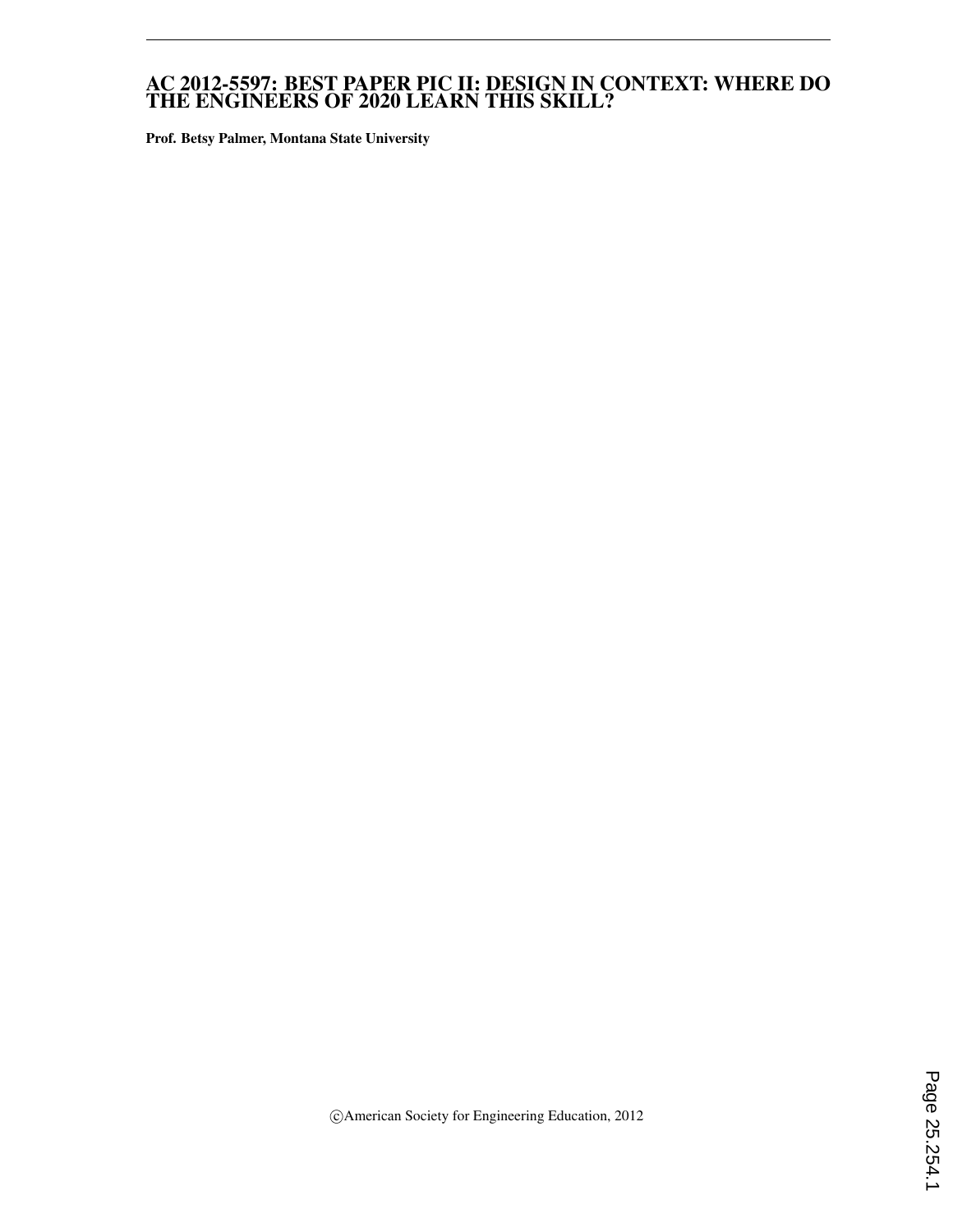## AC 2011-2129: DESIGN IN CONTEXT: WHERE DO THE ENGINEERS OF 2020 LEARN THIS SKILL?

#### Betsy Palmer, Montana State University

Betsy Palmer is an Associate Professor of Adult & Higher Education and Educational Research & Statistics at Montana State University. She conducts research on college student outcomes and university teaching, particularly focused on student epistemology, non-traditional pedagogies, and multicultural education. She also collaborates with engineering colleagues to research educational practices in engineering education. She is currently a Co-PI on the NSF funded Prototyping the Engineer of 2020: A 360-degree Study of Effective Education grant.

### Dr. Patrick T. Terenzini, Pennsylvania State University, University Park Ann F. McKenna, Arizona State University, Polytechnic campus

Ann McKenna is an Associate Professor in the Department of Engineering in the College of Technology and Innovation at Arizona State University (ASU). Prior to joining ASU she served as a program officer at the National Science Foundation in the Division of Undergraduate Education and was on the faculty of the Segal Design Institute and Department of Mechanical Engineering at Northwestern University. Dr. McKenna's research focuses on understanding the cognitive and social processes of design, design teaching and learning, the role of adaptive expertise in design and innovation, the impact and diffusion of education innovations, and teaching approaches of engineering faculty. Dr. McKenna received her B.S. and M.S. degrees in Mechanical Engineering from Drexel University and Ph.D. from the University of California at Berkeley.

#### Betty J Harper, Pennsylvania State University, University Park

Betty Harper is the director of Student Affairs Research and Assessment at Penn State. Prior to assuming this role, Betty worked in Penn State's Center for the Study of Higher Education as the Senior Project Associate under Project Directors Lisa R. Lattuca and Patrick T. Terenzini on two NSF-funded studies of engineering education: Prototype to Production and Prototyping the Engineer of 2020. She also worked with colleagues Lisa Lattuca, Patrick Terenzini, and J. Fredericks Volkwein on the Engineering Change study, a national study of the impact of engineering accreditation standards on student learning and engineering programs. Betty completed her Ph.D. in Higher Education at Penn State with a minor in Educational Psychology and graduate certificate in Institutional Research in May 2008. She was the recipient of graduate fellowships from both the Joseph M. Juran Center for Leadership in Quality and the Association for Institutional Research.

#### Dan Merson, The Pennsylvania State University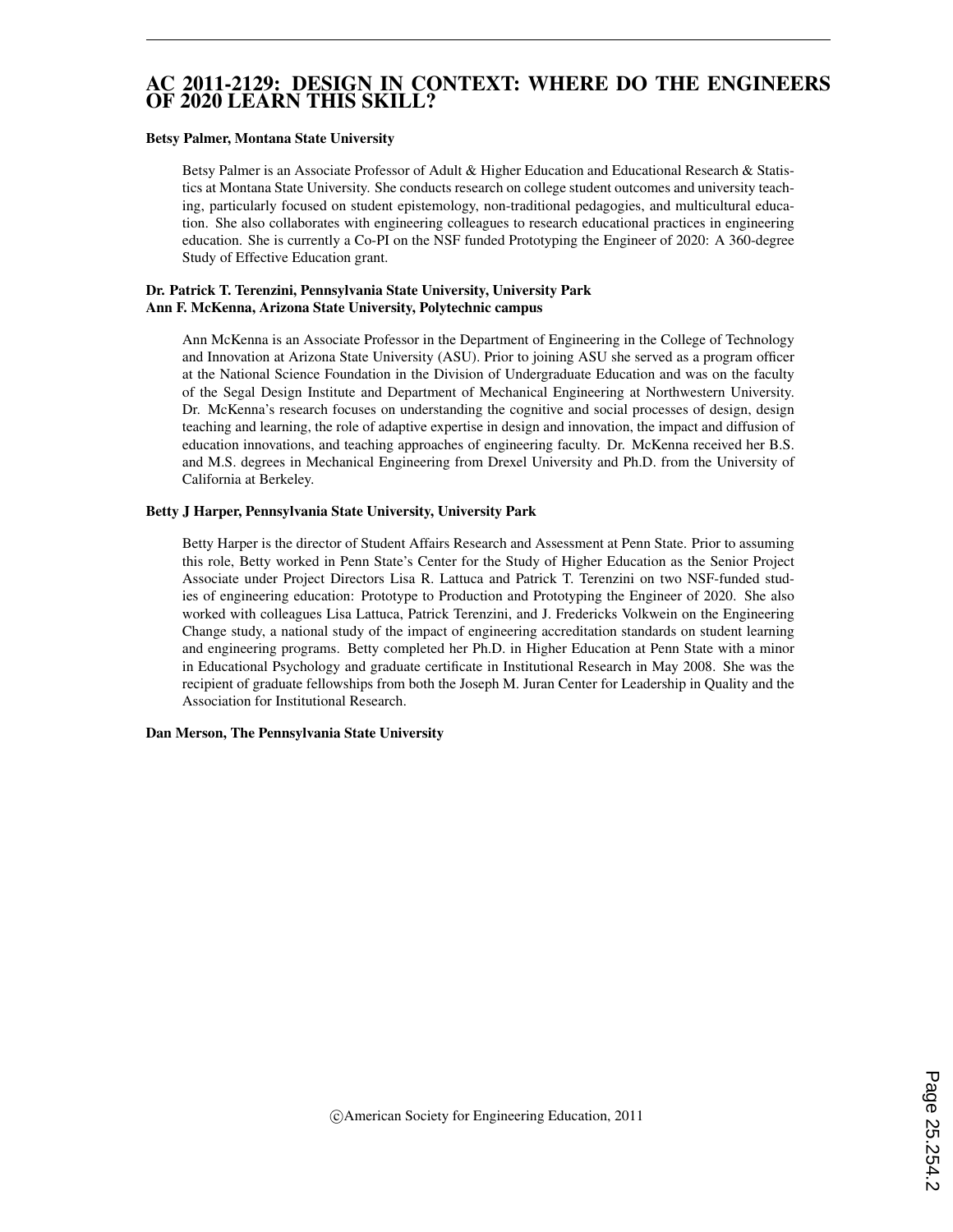# **Design in Context: Where do the Engineers of 2020 Learn this Skill?**

Increasingly, engineers must design engineering solutions that consider the contexts in which they are implemented. Examples like China"s Three Gorges Dam, the development of nextgeneration fusion nuclear power, and the One Laptop per Child program illustrate the complexities and the stakes of current and future engineering projects. The National Academy of Engineering [1, 2] argues that the "Engineer of 2020" must not only be technically capable, but also be able to understand the contextual requirements and consequences of their work.

ABET program accreditation criteria<sup>[3]</sup> promote contextual engineering practice in several of its outcomes criteria [italics added]:

- (c) an ability to design a system, component, or process to meet desired needs *within realistic constraints such as economic, environmental, social, political, ethical, health and safety, manufacturability, and sustainability*
- (f) an understanding of *professional and ethical responsibility*
- (h) the broad education necessary *to understand the impact of engineering solutions in a global, economic, environmental, and societal context*
- (j) a *knowledge of contemporary issues*.

In this research, we define contextual competence as an engineer's ability to anticipate and understand the constraints and impacts of social, cultural, environmental, political, and other contexts on engineering solutions.

How can engineering programs best develop their students' ability to integrate context and design? This paper reports results from two national studies, funded by the National Science Foundation, which are exploring educational practices and outcomes at diverse institutions. *Prototype to Production: Processes and Conditions for Preparing the Engineer of 2020* (P2P) surveyed faculty members, students, alumni, program chairs, and associate deans of undergraduate education at 31 four-year U.S. engineering schools. A companion study, *Prototyping the Engineer of 2020: A 360-degree Study of Effective Education (P360), developed* detailed qualitative case studies of the engineering programs at six institutions empirically identified as leaders in producing graduates with at least some of the attributes specified by the National Academy's<sup>[1]</sup> report as import for the engineer of 2020.

### **Literature Review**

In describing the importance of integrating liberal and professional studies, Stark and Lowther <sup>[4]</sup> argued that "The capability to adopt multiple perspectives allows the graduate to comprehend the complex interdependence between the profession and society. An enlarged understanding of the world and the ability to make judgments in light of historical, social, economic scientific, and political realities is demanded of the professional as well as the citizen" (p. 23). In the two decades since that paper appeared, engineering educators and practitioners have increasingly come to embrace its principles. Bordogna, Fromm, and Ernst,<sup>[5]</sup> for example, argue that "contextual understanding capability" is an important component of engineering innovation, and this growing recognition is reflected in the emphasis reports by the National Academy of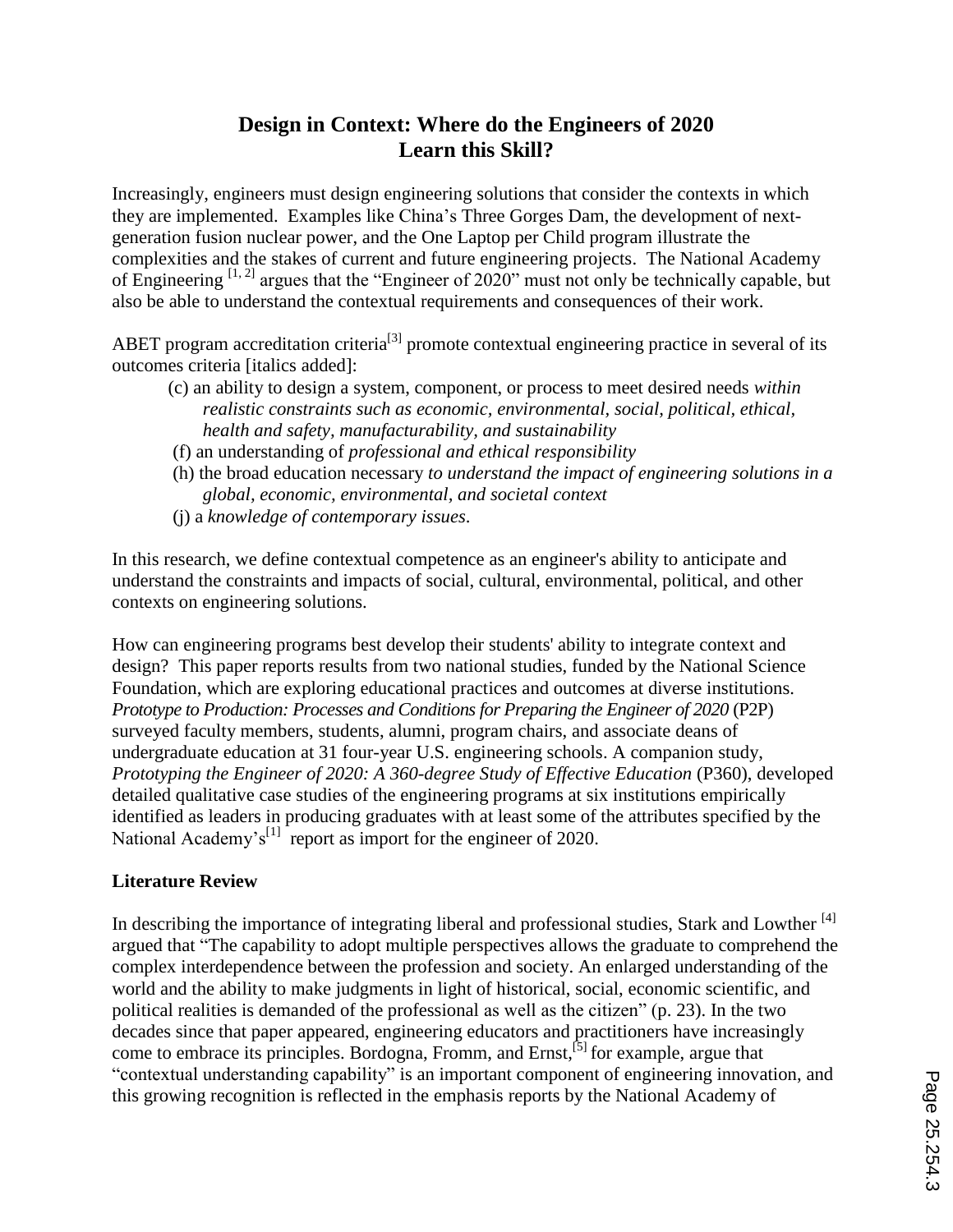Engineers, [1,2] the National Science Foundation, [6] and the National Research Council<sup>[7]</sup> place on contextual competence; in ABET's standards for engineering accreditation; $^{[3]}$  and in the growing body of research literature that explores students' contextual understanding and ways to incorporate contextual competence into the engineering curriculum.

Despite this increased national attention on contextual competence for engineers, Karnov, Hauser, Olsen, and Girardeau<sup>[8]</sup> found that engineering students were generally lacking in key aspects of this skill. Notwithstanding faculty reports of increased curricular emphasis on understanding the organizational, cultural, and environmental contexts and constraints of engineering practice, design, and research, a 2006 study reported that 48 percent of engineering employers found recent graduates to be inadequately prepared in these areas [9]. Efforts to remedy this deficiency have identified a number of approaches for integrating contextual competence into the curriculum. For example, students' immersion in a real-world community context is a key component of Purdue"s NAE-recognized Engineering Projects in Community Service  $(EPICS)^{[10]}$ , which involves students in long-term, real-world design projects. Similarly, evidence indicates that Smith College's TOYtech project<sup>[11]</sup>, in which students are tasked with designing toys that introduce children to the principles of technology, helps develop students' recognition of the importance of working well in teams and considering the societal impact of engineering practice.

The framework for conceptualizing contextual competence, and which underlies the P2P and P360 studies, rests on the proposition that, while solutions to engineering problems must first be technically sound (e.g., the bridge should not fall), solutions must also be practically feasible and desirable in the light of contextual constraints on the problem. When considering which of these constraints to address, engineers need to also determine the scope of the potential impacts of their solution. What kind of consequences will their solution have, for example, on the local, national, and/or global level? Some constraints may overlap, while others may supersede others (i.e., the local economic needs of the community may have to be reconciled with the solution"s effect on the global environment). Thus, in studying contextual competence, we hypothesize two sets of "contextual" constraints: 1) a potential design solution"s scope (local, national, and global), and 2) the potential constraints to which the solution may require attention (historical, social, economic, environmental, political, cultural, and ethical). In engineering, contextual competence will interact with the technical constraints and vice-versa. Further, we posit that a practitioner"s contextual competence will influence two components of engineering problemsolving: 1) the process (e.g., being able to work with a diverse team), and 2) the solution.

## **Methods**

Quantitative Survey Methods. The *Prototype to Production* study (P2P) utilizes a crosssectional survey design to assess engineering education programs and outcomes at 31 four-year U.S. institutions. The study team implemented a disproportional, stratified random sampling plan to provide a nationally representative sample of four-year engineering programs that offer two or more ABET-accredited programs in six engineering disciplines (biomedical/ bioengineering, chemical, civil, electrical, industrial, and mechanical). All faculty members, program chairs, and sophomore, junior and senior students at participating institutions were invited to participate in web-based surveys. The student surveys solicited respondents'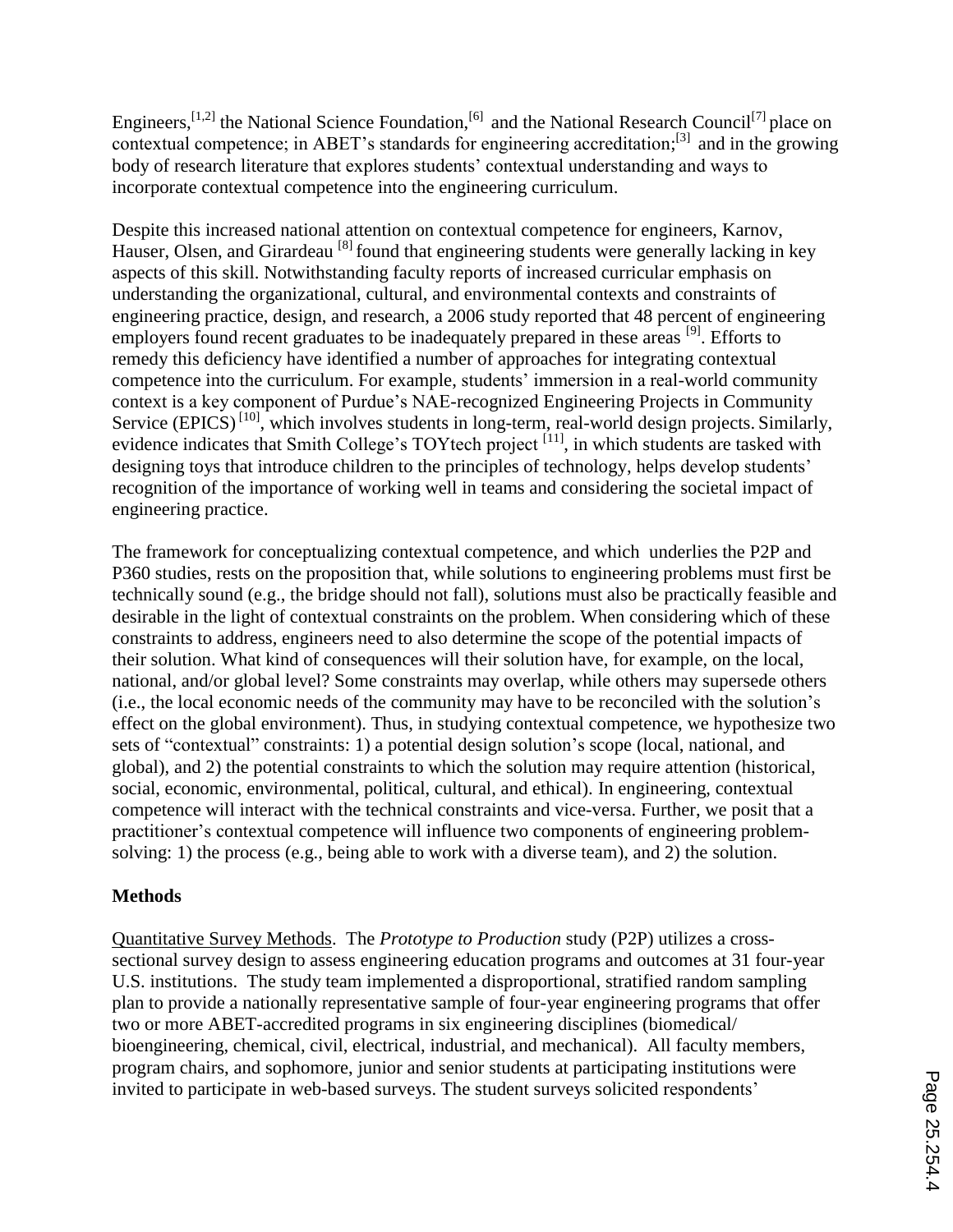background and demographic characteristics, self-assessments of selected learning outcomes, and future career plans. The survey also queried students" perceptions of classroom practices, out-of-class interactions with faculty, and extracurricular experiences. Chairs were asked questions about their curriculum, educational support programs, and promotion and tenure practices. Faculty members responded to questions (similar to those posed to chairs) about their programs. Faculty members also reported on the emphasis they give to the attributes specified in the National Academy"s "E2020" report, the teaching practices they employ in a course they teach regularly, and on their level of agreement with the goals of the NAE report. Associate deans of undergraduate engineering responded to questions relating to their college/school"s practices and policies as they align (or fail to align) with the recommendations of the NAE report.

The analyses reported in this paper used data from the student survey, supplemented with institutional characteristics obtained from the Integrated Postsecondary Education Data System (IPEDS), and academic minors/certificate data collected from the associate deans. Of the 32,737 students invited to participate in the survey, 5,249 (16%) responded. Such a low response rate (by historical standards), however, is not uncommon. Survey response rates have been in decline for several decades  $\frac{[12-15]}{]}$  and web-based surveys often have relatively low response rates  $\frac{[16,17]}{]}$ . Weights to adjust for response bias (at the campus level) and for differences in institutional response rates were applied, resulting in a nationally representative sample of students with respect to sex, race/ethnicity, class year, and engineering discipline. Missing student data were imputed using the Expectation-Maximization (EM) algorithm of the Statistical Package for the Social Sciences (SPSS) software (v.18). Twenty-nine associate deans for undergraduate education (or the equivalent) from the 31 participating institutions returned surveys.

Using the data collected from each group, the research team constructed scales that measure various curricular emphases, classroom and program experiences, and attitudes about education. Factor analytic techniques identified the number of latent constructs underlying sets of items in order to reduce the number of items necessary to adequately measure those constructs and to assess each factor's meaning.  $^{[18, 19]}$  Principal axis factoring and direct oblimin oblique rotation with Kaiser normalization were used to identify factors. Principle axis factoring was chosen in order to establish the existence of the underlying theoretical constructs <sup>[18-20]</sup>. Oblimin oblique rotation was selected in the knowledge that any resulting factors may be correlated. [18] Examination of the factor correlation matrix to assess the level of correlation among the factors and the justification for their independent existence  $^{[21]}$  indicated no serious problems.

Scales included only items with rotated factor loadings greater than .40. In the literature on factor analysis the minimum acceptable factor loading required to retain an item varies from approximately 0.4 to 0.7.  $[1^{\overline{9}, 21]}$  Because an oblique rotation assumed that factors may be correlated, some items may load above .40 on multiple factors. In those instances, items were assigned to a factor based on the magnitude of the loading, the effect of keeping/discarding the item on the scale"s internal consistency (alpha) reliability (see below), and on professional judgment. In some instances, items loading above .40 on more than one factor were discarded. Cronbach's alpha  $^{[22]}$  is the most widely used measure of the internal consistency of a scale  $^{[23, 24]}$ . Acceptable values for alpha vary from approximately 0.6 to over 0.9, with the most generally acceptable minimum value in social science research being either 0.7 or 0.8 – a standard met by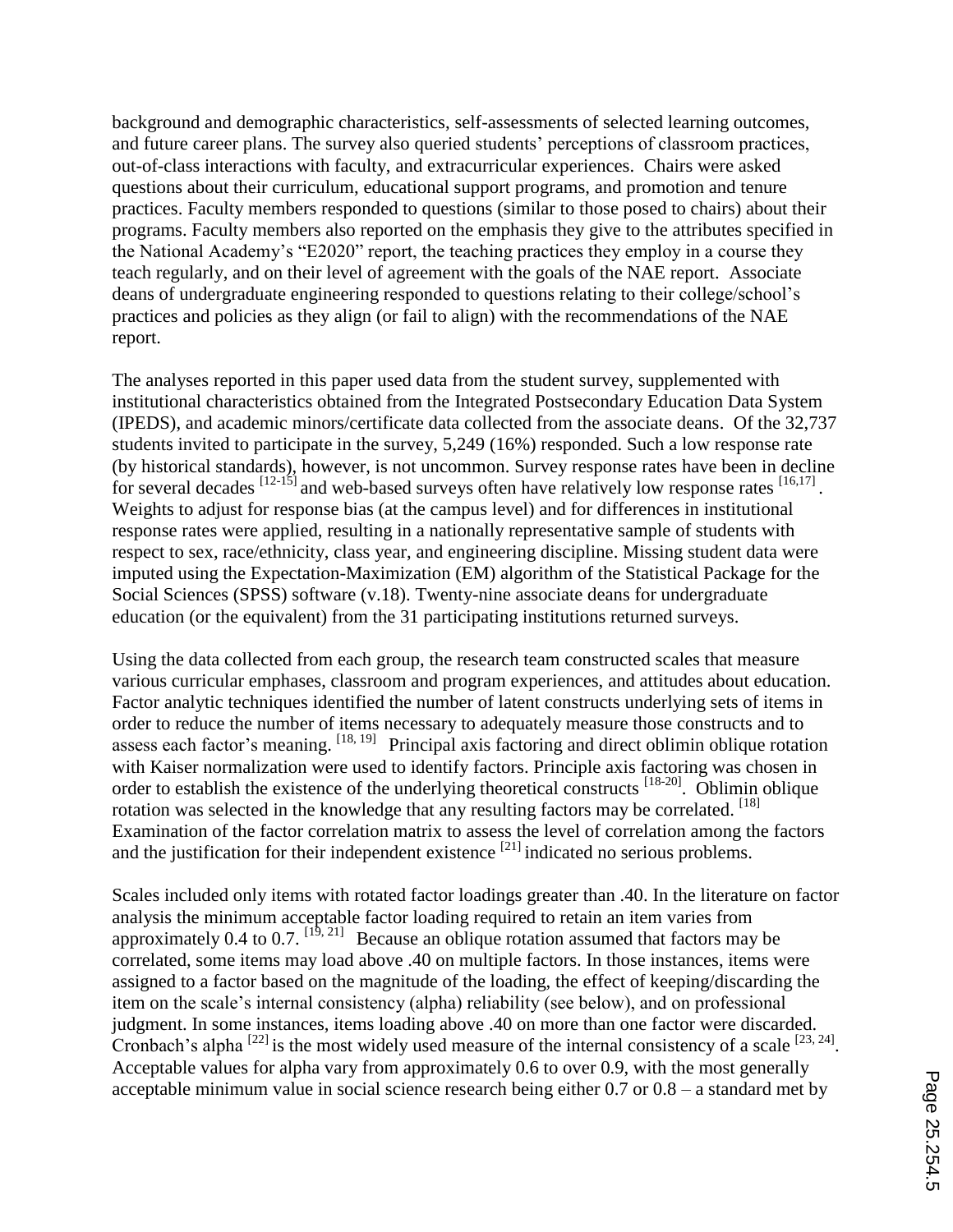each of the scales used in this analysis<sup>[18, 23, 25, 26]</sup>. Factor scale scores <sup>[27]</sup> were formed by summing individuals' responses on the component items of a scale and then dividing by the number of items in the scale. Properties of the scales used in this analysis are given in Table 1.

| <b>DEPENDENT VARIABLE</b>                                                                                                                                  | <b>Mean</b> | Std. Dev. |
|------------------------------------------------------------------------------------------------------------------------------------------------------------|-------------|-----------|
| Contextual Competence <sup>1</sup> (Alpha = .91)                                                                                                           |             |           |
| Knowledge of contexts (social, political, economic, cultural,<br>environmental, ethical, etc.) that might affect the solution to an<br>engineering problem | 3.33        | 0.97      |
| Knowledge of the connections between technological solutions and<br>their implications for the society or groups they are intended to<br>benefit           | 3.32        | 0.99      |
| Ability to use what you know about different cultures, social values, or<br>political systems in developing engineering solutions                          | 3.19        | 1.08      |
| Ability to recognize how different contexts can change a solution                                                                                          | 3.45        | 0.96      |
| <b>INDEPENDENT VARIABLES</b>                                                                                                                               |             |           |
| <b>Program Emphases on Core Engineering Thinking</b> <sup>2</sup> (Alpha = .85)                                                                            |             |           |
| Generating and evaluating ideas about how to solve an engineering<br>problem                                                                               | 3.80        | 0.89      |
| Defining a design problem                                                                                                                                  | 3.78        | 0.93      |
| Emerging engineering technologies                                                                                                                          | 3.50        | 1.04      |
| Creativity and innovation                                                                                                                                  | 3.72        | 1.03      |
| How theories are used in engineering practice                                                                                                              | 3.72        | 1.00      |
| <b>Program Emphases on Broad and Systems Perspectives</b> <sup>2</sup> (Alpha = .84)                                                                       |             |           |
| Understanding how non-engineering fields can help solve engineering<br>problems                                                                            | 2.61        | 1.05      |
| Applying knowledge from other fields to solve an engineering<br>problem                                                                                    | 2.86        | 1.06      |
| Understanding how an engineering solution can be shaped by environ.,<br>cultural, econ., and other considerations                                          | 3.00        | 1.07      |
| Systems thinking                                                                                                                                           | 3.23        | 1.07      |
| <b>Program Emphases on Professional Skills<sup>2</sup></b> (Alpha = .88)                                                                                   |             |           |
| Leadership skills                                                                                                                                          | 3.33        | 1.09      |
| Working effectively in teams                                                                                                                               | 4.02        | 0.89      |
| Professional skills (knowing codes and standards, being on time,<br>meeting deadlines, etc.)                                                               | 3.59        | 1.12      |
| Written and oral communication skills                                                                                                                      | 3.74        | 0.92      |
| Project management skills (budgeting, monitoring progress, managing<br>people, etc.)                                                                       | 3.32        | 1.06      |
| <b>Program Emphases on Professional Values<sup>2</sup></b> (Alpha = .82)                                                                                   |             |           |
| Examining my beliefs and values and how they affect my ethical<br>decisions                                                                                | 2.62        | 1.15      |
| Ethical issues in engineering practice                                                                                                                     | 2.99        | 1.12      |
| The value of gender, racial/ethnic, or cultural diversity in engineering                                                                                   | 2.54        | 1.15      |
| Current workforce and economic trends (outsourcing)                                                                                                        | 3.15        | 1.10      |
| The importance of life-long learning                                                                                                                       | 3.67        | 1.02      |

**Table 1: Descriptive Statistics of Scale Variables.**

<sup>1</sup> Question stem for items in scale from student survey: "Please rate your..."

<sup>2</sup> Question stem for items in scale from student survey: "How much have the courses you've taken in your engineering program emphasized..."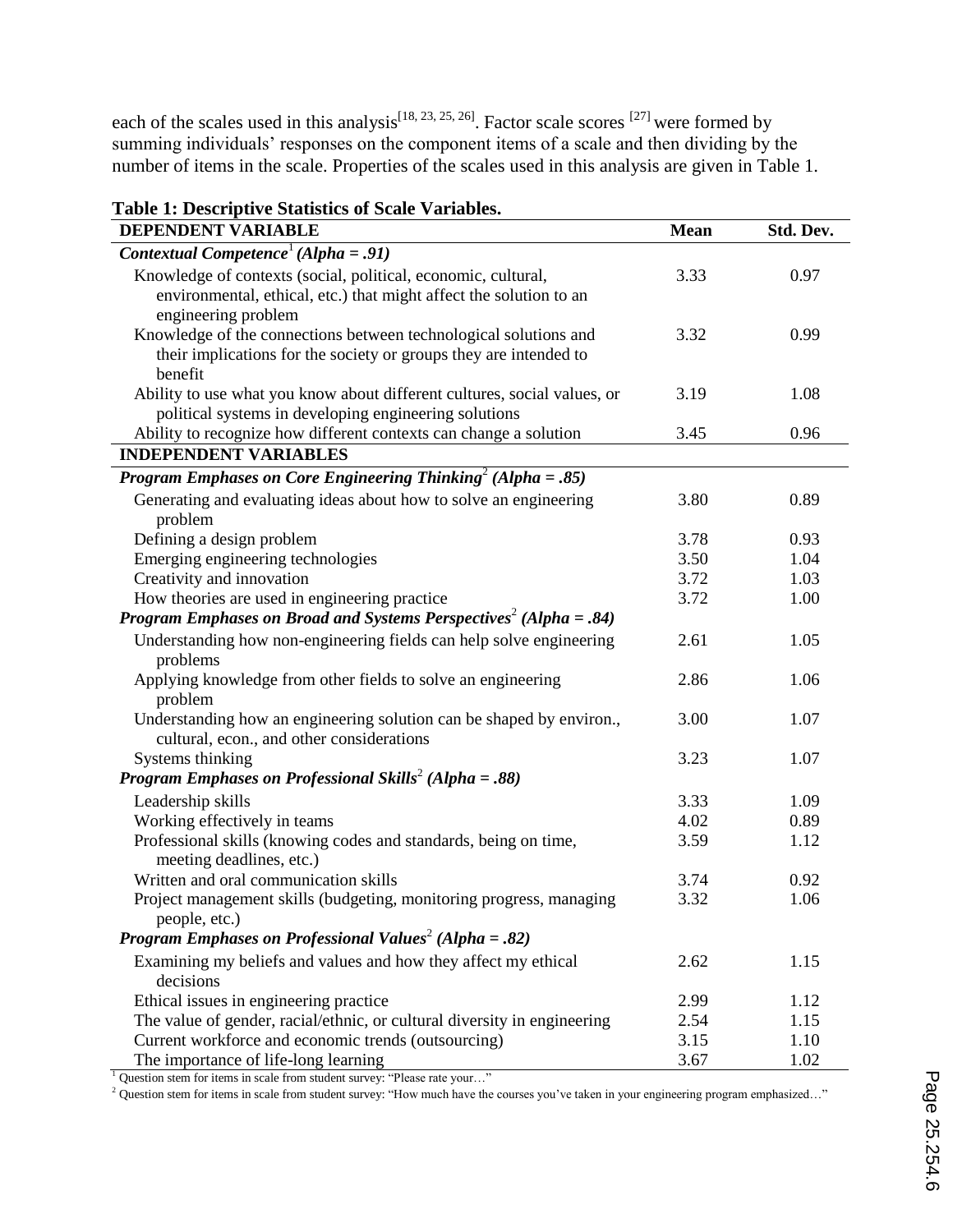We adopted hierarchical (blocked) linear regression procedures for these analyses. With this technique, the researcher chooses the number and order of predictors inserted into the regression model. One may "block" or group the predictors based upon a theoretical construct and/or to examine differences between groups of variables. Given this study"s interest in which variables have the greatest effect on students' contextual competence, we entered blocks of variables in the following order: 1) student background and institutional characteristics (as control variables), 2) academic minors, 3) co-curricular activities, and 4) curricular emphases. Interpretation of results focused on the amount of variance in the outcome variable explained by the addition of each block.

Qualitative Case Study Methods. The P360 study, designed as a companion study to the quantitative P2P study, used case study techniques to examine exemplary engineering education practices at six four-year U. S. institutions of higher education. Cases were selected based upon a) empirical identification (using data from another study) of the institutions "out-performing" others in producing graduates with at least some of the attributes of "the engineer of 2020;" b) number of engineering degrees awarded in selected fields with particular reference to women and/or underrepresented minority groups and c) input from a national advisory board. Teams of educational researchers, engineering faculty members, and doctoral research assistants conducted two visits (2-3 days for each visit) to each of the six sites. Extensive document reviews to gather information about each engineering program augmented the interviews of students, faculty, and administrators at each site. Research teams utilized both one-on-one interviews and focus group conversations with administrators, faculty and students, as well as (in some instances) direct observation of classes and activities to form a comprehensive, triangulated view of engineering education at each campus. Each team conducted iterative analysis of their cases, and then the full research project team met to conduct a cross-case analysis. The results summarized below represent a distillation of more extensive and more comprehensive discussions of the activities at each of the case study institutions.

## **Results**

QUANTITATIVE FINDINGS. Students from our sample self-reported their level of contextual competence based on questions reflecting their ability to connect contexts to design solutions. The contextual competence scale consisted of five variables reflecting students' assessments of their skills in each of the following areas: "use what you know about different cultures, social values, or political systems in developing engineering solutions," knowing "the contexts (social, political, economic, cultural, environmental, ethical, etc.) that might affect the solution to an engineering problem," knowing "the connections between technological solutions and their implications for the society or groups they are intended to benefit," and "recognize[ing] how different contexts can change a solution." Students rated their ability on each item using a 1-5 metric, where  $1 =$  "weak/none" and  $5 =$  "excellent." The aggregated four-item scale, with an internal reliability (alpha) of 0.91, was the criterion measure in our analyses.

Examination of the factors influencing students' self-reported contextual competence provides insights into effective educational practices. We examined the influence of curricular emphases, the minors or certificates available to students, and students' co-curricular activities. The full blocked linear regression model was significant ( $F_{(37, 5087)} = 49.239$ , p < .001) and explained 26%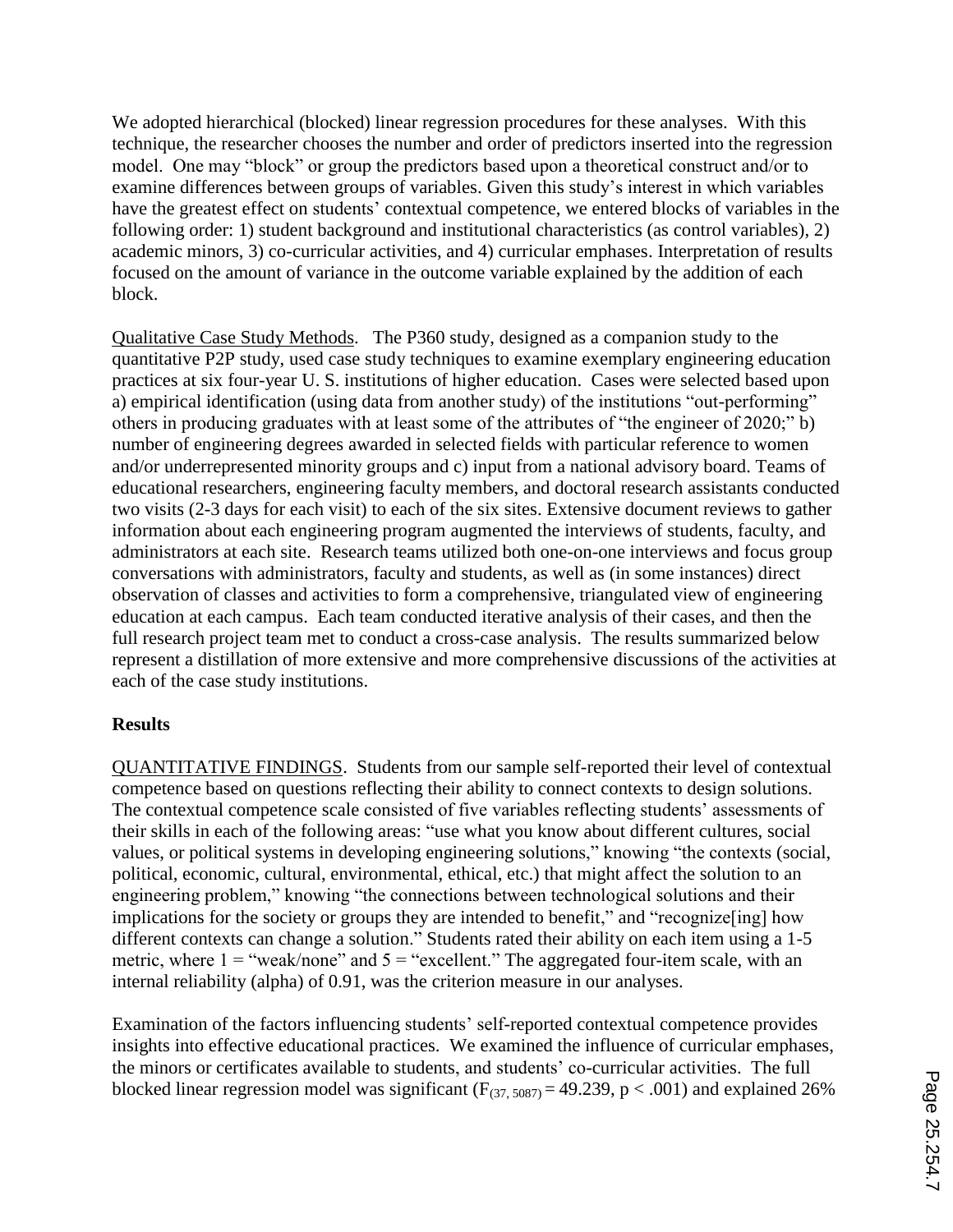of the variance in students" contextual competence skills. Graphs of the residuals indicate that the model is appropriately specified and that residuals are not related to the other variables in the model. The results from each of the blocks are given in Table 2.

Several findings are noteworthy. Higher levels of contextual competence were related to 1) curricular emphases 2) being active in particular clubs and activities, 3) participating in service work, and 4) the existence of an entrepreneurship minor or certificate. Of these important factors, curricular emphases had the largest influence. Surprisingly, certain variables one might expect to be positively related to contextual competence were not. These included curricular emphasis on professional skills, activity in certain engineering-specific organizations, student design projects, study abroad, and the availability of design, leadership, or sustainability minors. We describe these results in detail below.

Engineering curricular emphasis on core engineering thinking and broad perspectives are both positively related to higher levels of contextual competence. Students enrolled at engineering schools that offer an entrepreneurship or other type of minor, but not design, leadership, or sustainability minors reported higher levels of contextual competence than their counterparts at institutions not offering an entrepreneurship minor. Several co-curricular experiences had a positive influence on contextual competence, including being active in an engineering-related non-professional organization related to women or minority students (such as NSBE or WISE) or other non-engineering clubs and activities, participating in humanitarian engineering projects (such as Engineers Without Borders) or other non-engineering service work. Interestingly, being active in engineering-specific organizations and participating in study abroad had no effect.

All of these results are statistically significant after controlling for students' precollege characteristics (including various demographic characteristics and high school achievement), institutional characteristics, and engineering major. Students attending doctoral-granting institutions (compared to baccalaureate institutions) and those enrolled at large/medium sized institutions (compared to small ones) report higher levels of contextual competence. Both findings suggest that institutional resources and mission may play a part. Majoring in General Engineering (compared those who have not declared a major) was positively related to contextual competence. None of the other majors significantly influenced the outcome. Men and students from historically underrepresented racial/ethnic groups reported higher contextual competence than did women and White students. Maternal education was positive and significant, but paternal education was not. Scores on the SAT Critical Reading Test were also positively and significantly related to level of contextual competence, although math scores were not. Finally, both age and class standing positively affected contextual competence. Because the two variables are correlated, but not highly (0.28), we included them both as controls, the statistical significance of class standing (independent of age) strongly suggest that students gain in their level of contextual competence as they proceed through their programs. Finally, transfer students reported higher levels of contextual competence than non-transfers, even after taking into account age and class standing.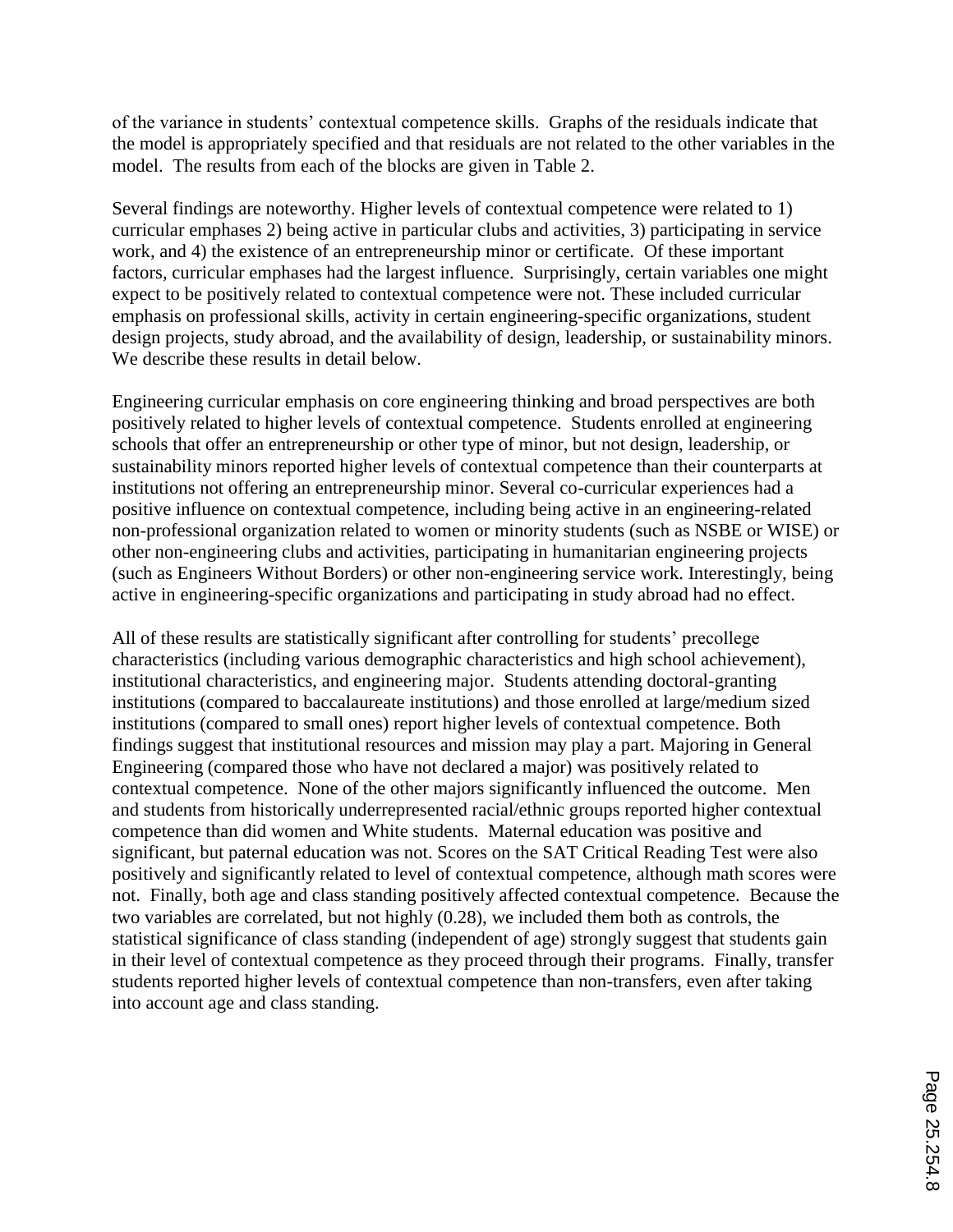|                                        | <b>Block 1:</b><br>Individual &<br><b>Institutional</b><br><b>Controls</b> | <b>Block 2:</b><br><b>Availability</b><br>of Academic<br><b>Minors</b> | <b>Block 3:</b><br><b>Student Co-</b><br>Curricular<br><b>Activities</b> | <b>Block 4:</b><br><b>Curricular</b><br><b>Emphases</b> |
|----------------------------------------|----------------------------------------------------------------------------|------------------------------------------------------------------------|--------------------------------------------------------------------------|---------------------------------------------------------|
|                                        | ß                                                                          | ß                                                                      | ß                                                                        | ß                                                       |
| Research institution <sup>1</sup>      | 0.121<br>***                                                               | $0.145$ ***                                                            | $0.138$ ***                                                              | $0.100$ **                                              |
| Masters institution <sup>1</sup>       | $-0.023$                                                                   | 0.012                                                                  | 0.015                                                                    | 0.009                                                   |
| Large institution $2$                  | $-0.223$<br>***                                                            | $-0.243$ ***                                                           | $-0.223$<br>$***$                                                        | $-0.112$ ***                                            |
| Medium institution <sup>2</sup>        | $-0.171$<br>***                                                            | $-0.156$ ***                                                           | $-0.144$<br>$***$                                                        | $-0.060$ *                                              |
| Biomedical/bioengineering <sup>3</sup> | $-0.003$                                                                   | $-0.011$                                                               | $-0.015$                                                                 | $-0.029$                                                |
| Chemical engineering <sup>3</sup>      | $-0.040$                                                                   | $-0.054$                                                               | $-0.048$                                                                 | $-0.035$                                                |
| Civil engineering $3$                  | 0.013                                                                      | $-0.003$                                                               | 0.005                                                                    | 0.010                                                   |
| Electrical engineering                 | $-0.045$                                                                   | $-0.059$                                                               | $-0.041$                                                                 | $-0.033$                                                |
| General engineering <sup>3</sup>       | 0.007                                                                      | $-0.015$                                                               | 0.043                                                                    | $0.155$ ***                                             |
| Industrial engineering <sup>3</sup>    | $0.054$ *                                                                  | 0.042                                                                  | 0.043                                                                    | 0.008                                                   |
| Mechanical engineering <sup>3</sup>    | $-0.003$                                                                   | $-0.022$                                                               | 0.002                                                                    | 0.001                                                   |
| Other engineering $3$                  | $-0.015$                                                                   | 0.003                                                                  | 0.016                                                                    | 0.015                                                   |
| Class standing                         | $0.154$ ***                                                                | $0.149$ ***                                                            | 0.141<br>***                                                             | 0.131<br>***                                            |
| Age                                    | $0.046$ **                                                                 | $0.056$ **                                                             | 0.063<br>***                                                             | 0.058<br>***                                            |
| Men                                    | $0.043$ **                                                                 | $0.042$ **                                                             | $0.085$ ***                                                              | $0.069$ ***                                             |
| Underrepresented ethnicity             | $0.057$ ***                                                                | $0.060$ ***                                                            | $0.060$ ***                                                              | $0.043$ **                                              |
| Father's education                     | 0.015                                                                      | 0.011                                                                  | 0.002                                                                    | 0.002                                                   |
| Mother's education                     | 0.026                                                                      | 0.028                                                                  | 0.020                                                                    | $0.038$ *                                               |
| SAT critical reading score             | 0.017                                                                      | 0.023                                                                  | 0.021                                                                    | $0.066$ **                                              |
| SAT math score                         | $0.080$ ***                                                                | $0.070$ ***                                                            | $0.079$ ***                                                              | 0.023                                                   |
| Transfer student                       | 0.023                                                                      | 0.024                                                                  | $0.038$ *                                                                | $0.043$ **                                              |

## **Table 2: Blocked Regression Results (n = 5,124)**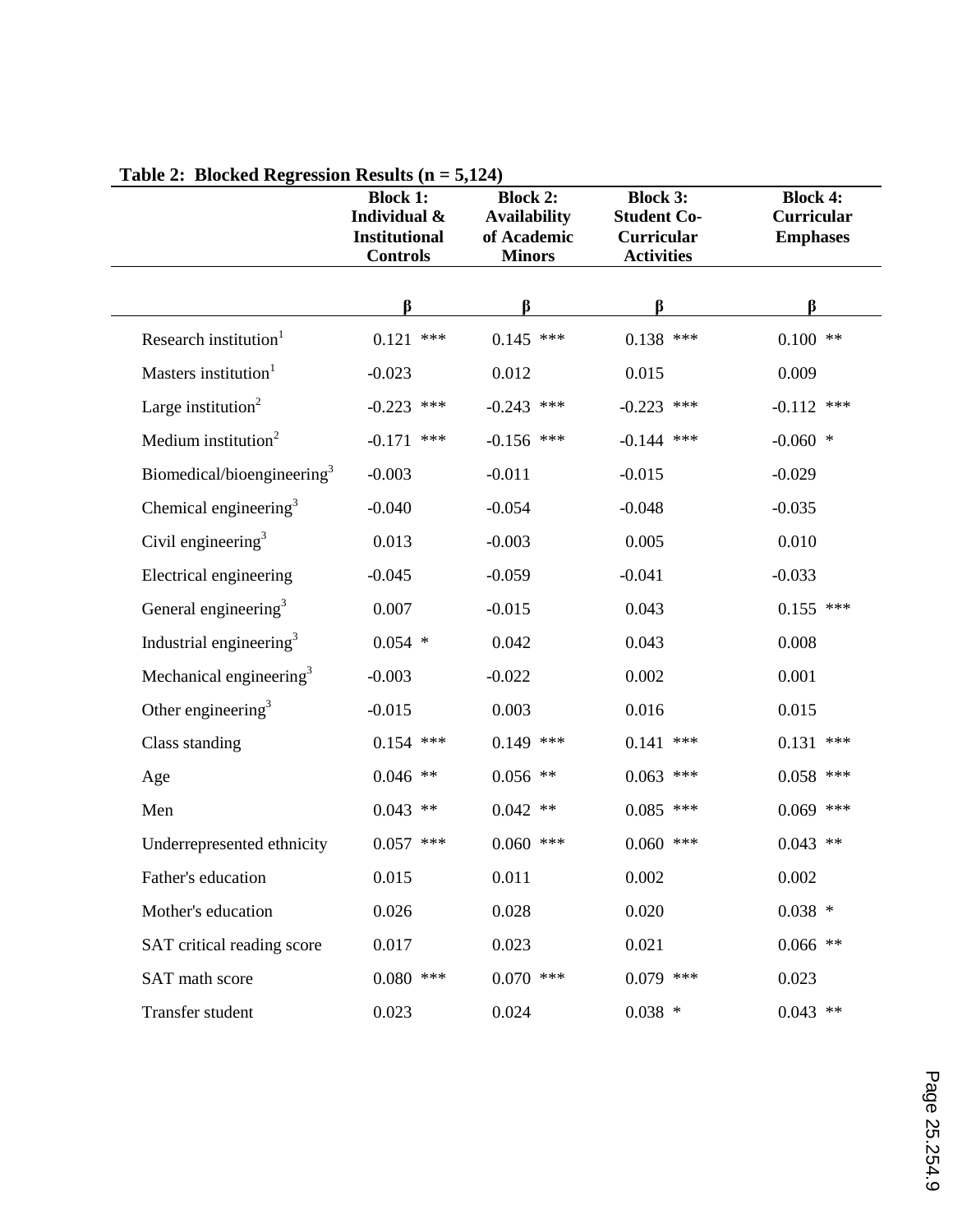## **Table 2: Continued**

| Minor/certificate in entrepreneurship                                                                                                           |             | $0.060$ **  | $0.058$ **  | $0.042$ *               |       |
|-------------------------------------------------------------------------------------------------------------------------------------------------|-------------|-------------|-------------|-------------------------|-------|
| Minor/certificate in design                                                                                                                     |             | $-0.038$ *  | $-0.036$ *  | $-0.017$                |       |
| Minor/certificate in leadership                                                                                                                 |             | $-0.030$    | $-0.049$ *  | 0.000                   |       |
| Minor/certificate in sustainability                                                                                                             |             | $-0.004$    | 0.001       | $-0.006$                |       |
| Minor/certificate – other                                                                                                                       |             | $0.072$ *** | $0.082$ *** | $0.066$ ***             |       |
| Active in an engineering club/<br>student chapter of a<br>professional society<br>Active in other engineering-<br>related clubs or programs for |             |             | $0.048$ **  | $-0.006$                |       |
| women and/or minority<br>students                                                                                                               |             |             | $0.089$ *** | 0.051                   | $***$ |
| Active in other clubs or<br>activities (hobbies, civic or<br>church orgs, student                                                               |             |             |             |                         |       |
| government, etc.)<br># of weeks at study abroad/ on<br>an international, school-                                                                |             |             | $0.061$ *** | $0.033$ *               |       |
| related tour                                                                                                                                    |             |             | 0.012       | 0.014                   |       |
| # of weeks on humanitarian<br>engineering projects<br>(Engineers Without Borders,                                                               |             |             |             |                         |       |
| etc.)<br># of weeks doing non-<br>engineering related<br>community service or                                                                   |             |             | $0.126$ *** | $0.140$ ***             |       |
| volunteer work                                                                                                                                  |             |             | $0.067$ *** | $0.056$ ***             |       |
| # of weeks on student design<br>project(s)/competition(s)                                                                                       |             |             |             |                         |       |
| beyond class requirements                                                                                                                       |             |             | 0.016       | 0.006                   |       |
| Core engineering thinking curricular emphasis                                                                                                   |             |             |             | $0.110$ ***<br>$-0.017$ |       |
| Professional values curricular emphasis<br>Professional skills curricular emphasis                                                              |             |             |             | 0.020                   |       |
| Broad perspectives curricular emphasis                                                                                                          |             |             |             | $0.334$ ***             |       |
|                                                                                                                                                 |             |             |             |                         |       |
| Adjusted $\mathbf{R}^2$                                                                                                                         | $0.070$ *** | $0.075$ *** | $0.116$ *** | $0.258$ ***             |       |
| Change in $\mathbb{R}^2$                                                                                                                        |             | $0.005$ *** | $0.043$ *** | $0.142$ ***             |       |

*Notes.*  $β = Beta$ , the standardized regression coefficient

1. Reference group is Bachelors' Institutions

2. Reference group is Small Institutions

3. Reference group is Undeclared Majors

 $*p < .05$   $*p < .01$   $**p < .001$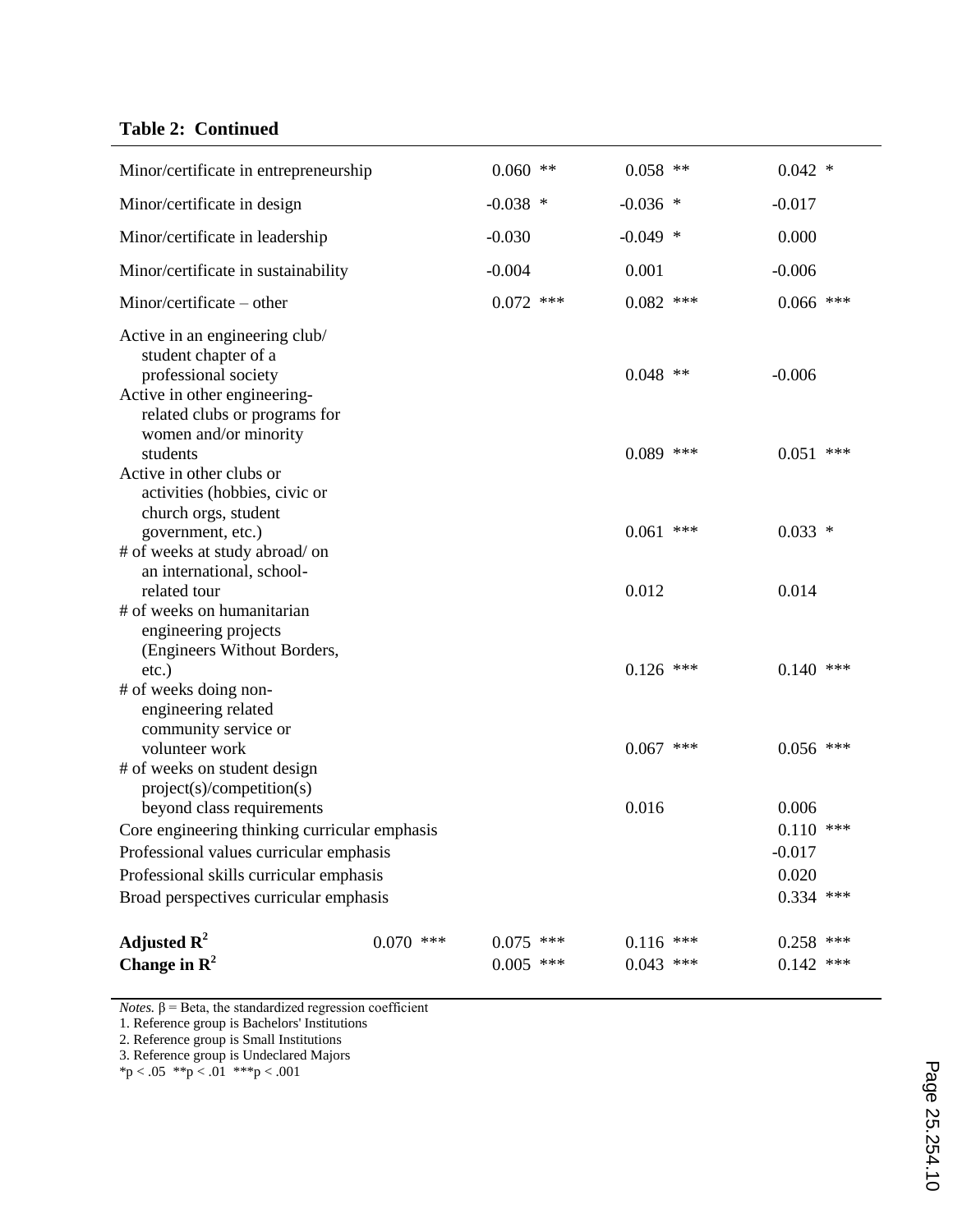As noted earlier, the study is also interested in the collective effect of curricular emphases, cocurricular activities, and academic minors on levels of contextual competence, particularly when other potential influences (such as students" precollege characteristics and academic achievement) are accounted for. To estimate the independent effects of each block, the blocks (as noted previously) were entered in the following order: 1) individual and institutional characteristics (as control variables), 2) academic minors, 3) co-curricular activities, and 4) curricular emphases.

Analyses indicate that curricular emphases on core engineering thinking and on broad perspectives had the largest (and independent) effect on students" contextual competence (delta  $R^2 = .142$ ), almost twice as much as the control variables (adjusted  $R^2 = .074$ ). The effect of cocurricular activities was almost as large as that of the control variables (.043), whereas the change in R-square for academic minors was essentially zero (.005). The pattern was similar when the curricular and co-curricular blocks were reversed in their order of entry into the model (curricular  $= .156$  and co-curricular  $= .028$ ). This finding suggests that programmatic emphasis on both core and broad engineering-thinking (versus co-curricular engagement) may be among the primary venues for promoting students" contextual competence. One possible explanation for this finding might be that, in the curriculum, the importance of contextual competence is specific and explicit, and students may, consequently, give it more attention. On the other hand, engagement in co-curricular activities may offer only serendipitous exposure to this skill area.

QUALITITATIVE FINDINGS. These quantitative findings align to some degree with the results from the P360 qualitative case studies. We first briefly describe unique findings from our six case study sites: Arizona State University, Harvey Mudd College, Howard University, Massachusetts Institute of Technology, The University of Michigan, and Virginia Tech. We then summarize across these cases in a brief cross-case analysis.

*Arizona State University* (Tempe and Polytechnic Campuses) is located near the large urban community of Phoenix and has benefited from connections with the many corporations that are located nearby. The University's (ASU) Fulton Schools of Engineering and particular engineering departments have deliberately enhanced connections with industrial partners. The Polytechnic campus also worked closely with industry partners as they designed their unique technical degree programs. Industry partners have provided many benefits for ASU and have demanded a particular focus on contextualizing engineering education. The multitude of potential employers in the vicinity also provides full- and part-time work for students. According to one faculty member:

The students are going to challenge you on the relevance of things. And [you better] be able to bring real world problems into the classroom. So I think that influences what we are as well. A large part of the student body does have work experiences before they graduate, and so that also brings a practical component to things.

Entrepreneurial initiatives within the Fulton Schools include an interdisciplinary curricular program, entitled Innovation Space, and the Entrepreneurial Program Office. In September 2004, the Fulton Schools created The Entrepreneurial Programs Office to coordinate curriculum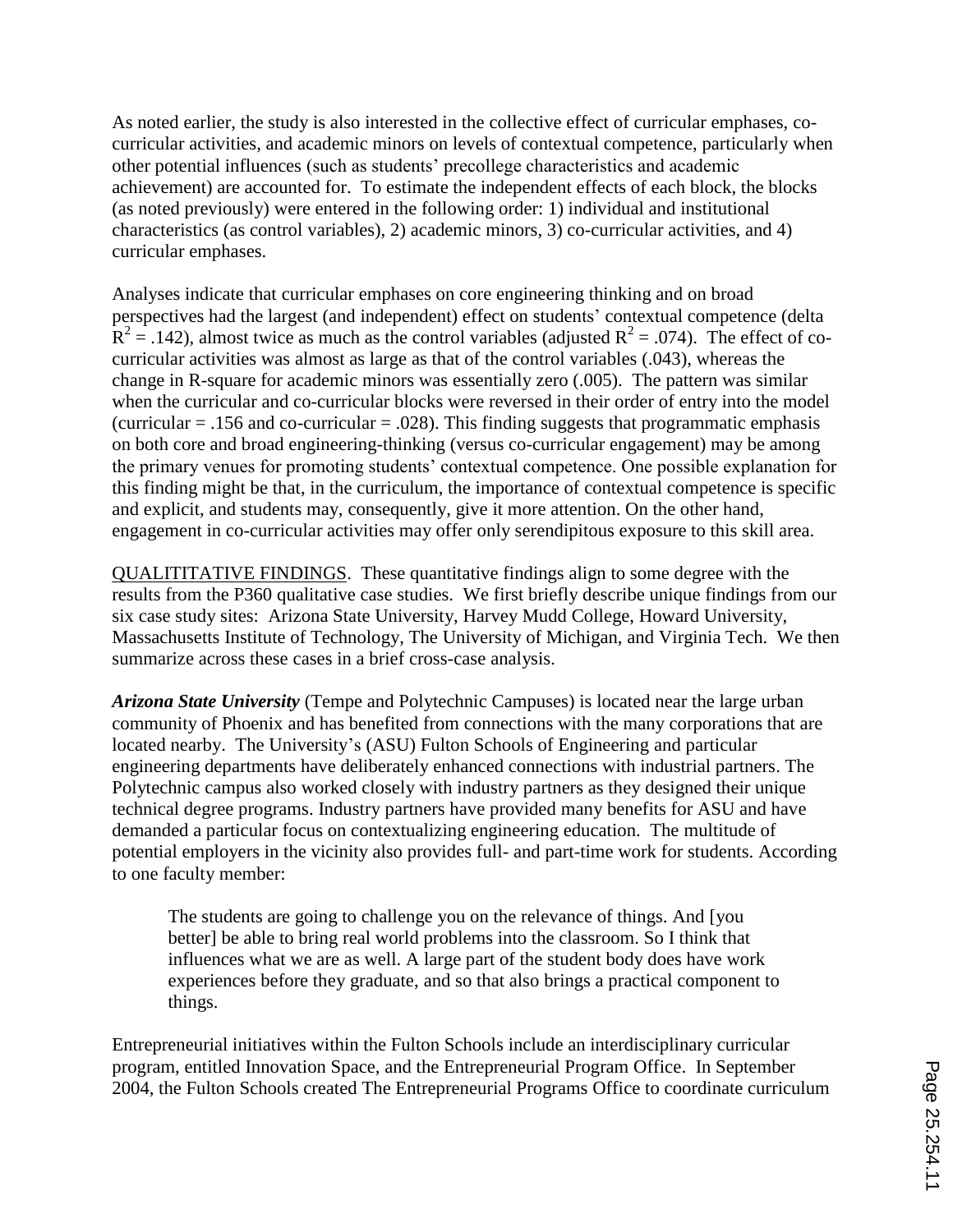at both the undergraduate and graduate levels. The introductory course in entrepreneurship enrolls more than 100 students per year, and students may also find specialized entrepreneurialfocused classes within their home departments. Innovation Space is a smaller, specialized program in which a multidisciplinary team of students from business, design, and engineering work together for a year to develop a product prototype. The focus on entrepreneurship at ASU permeates the entire campus. The *Entrepreneurs at ASU* web page <sup>[28]</sup> provides a listing of over 50 potential courses and over 30 programs supporting entrepreneurship across the university.

Another major goal of the current university administration is to promote both diversity and global awareness. While appreciation of diversity and global awareness are often separate objectives on university campuses, ASU has integrated these two concepts into a singular focus. The demographics of ASU and the surrounding community may contribute to this unique vision of diversity awareness. The global emphasis is exemplified by the creation of the Office for Global Engagement within the Fulton Schools of Engineering. The mission of this office  $[28, 29]$  is to "structure an integrated and comprehensive portfolio of opportunities, programs, and partnerships that provide students and faculty the resources needed to become leaders in the global and professional arena". Faculty members are also finding ways to integrate students" hands-on global design experiences in the curriculum. Currently, several departments offer senior capstone experiences which include a global component. Mechanical/Aerospace, for example, has developed a senior capstone experience in which students work in multidisciplinary design teams with students in Singapore.

ASU has also, over many years, created a culture which values and promotes interdisciplinary ventures. The current university president actively supports new organizational structures which capitalize on the cutting-edge research made possible by crossing traditional disciplinary boundaries. In the Fulton Schools of Engineering, both Bioengineering and Sustainability are excellent examples of how interdisciplinary work is fostered. A new school focused on growth in urban areas combines faculty from Civil and Construction Engineering and offers both undergraduate and graduate degrees. "The School of Sustainable Engineering and the Built Environment (SSEBE) was created in July 2009 to provide a nexus within the Fulton Schools of Engineering for education and research addressing the critical infrastructure needs of our society in an environmentally sound manner . . ."<sup>[30]</sup>.

The *ASU Polytechnic Campus* has developed specific general engineering degrees with practical engineering as one of the focal outcomes. The undergraduate curriculum is structured so that, at each level of the curriculum, students work on applied design problems that complement the more theoretical content. Many of these design projects are "contextualized" with an industry, sustainability, and/or global focus. From the beginning, the faculty and administrators at the Polytechnic campus have encouraged industry involvement in planning their unique curricular programs. One administrator described the process: "So, almost across the college and even across the campus, we engaged local industry to the extent that we could in different areas and brought them in to begin, in our view, kind of a partnership of how we develop different programs."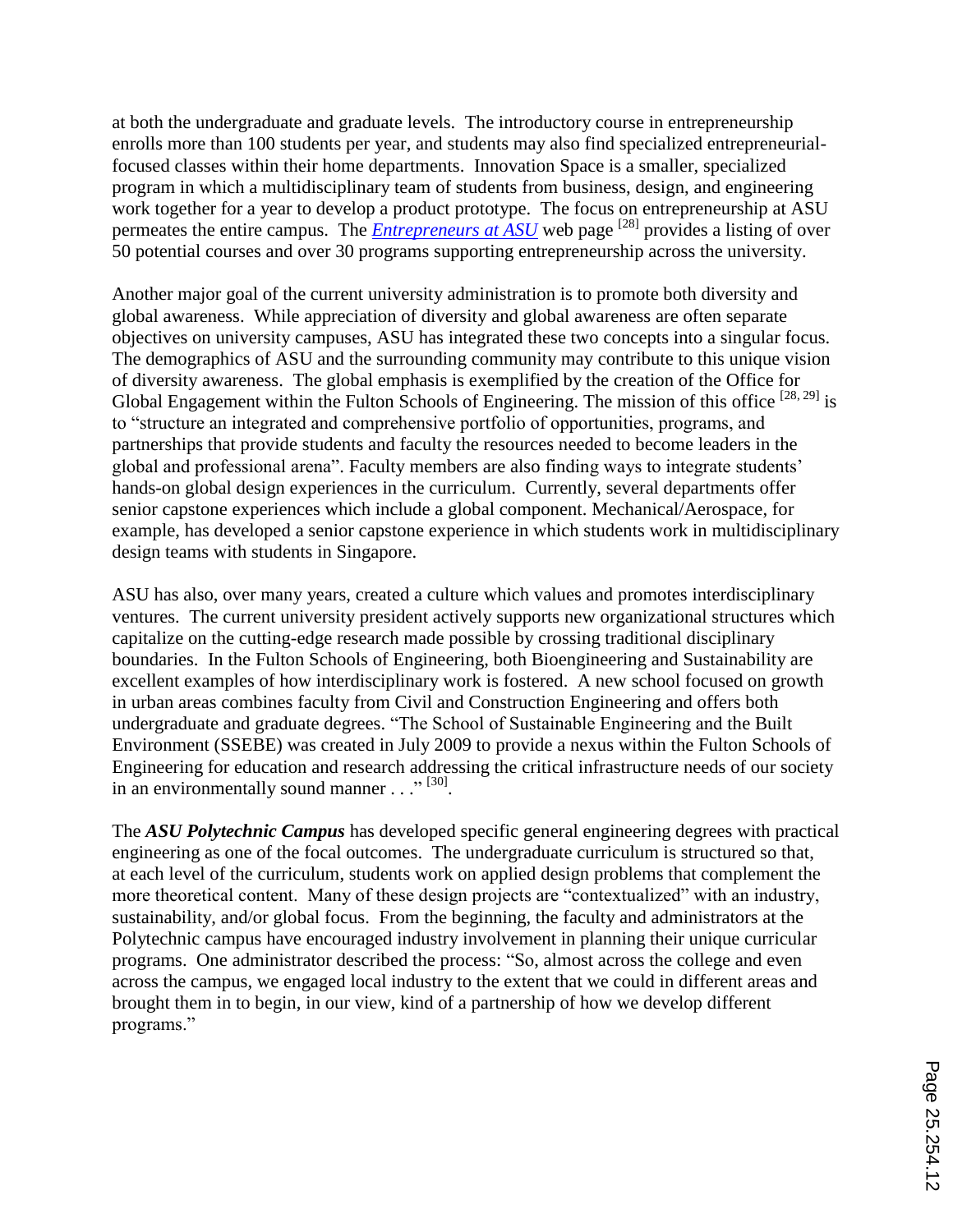These "practical" engineering experiences are integrated into theoretical concepts. For example, one faculty member described a project which involved multiple classes over a lengthy period of time. Students first became involved in the project during their first-year engineering core. "We also went and put up a wind instrumentation tower on the Hopi Nation, an Indian reservation. We are doing assessment for them right now as to whether or not they have enough wind to power their Nation with wind power. [Most] of our freshmen students, our first cohort, went up to install [the project]. We installed the tower, put an instrumentation pack on, get the data beamed back here, did analysis of the data and you are able to tie it to some degree into your courses." Two years later, students were still retrieving data from this wind energy project to use within a statistics course.

*Harvey Mudd College* (HMC) fosters its engineering students' contextual competence in through at least four mechanisms: 1) the College"s mission statement, 2) the formal curriculum, 3) the co-curriculum, and 4) activities with both curricular and co-curricular elements.

The College"s mission statement specifies that "Harvey Mudd College seeks to educate engineers, scientists, and mathematicians, well versed in all of these areas and in the humanities and the social sciences so that they may assume leadership in their fields *with a clear*  understanding of the impact of their work on society" [italics added] <sup>[31]</sup>.

Interviews with HMC faculty, students, and staff make clear that *this* mission statement permeates the campus culture and provides the philosophical underpinnings for the curriculum, co-curricular activities, and administrative decision-making of the College. Faculty refer to it in discussions of curriculum review and reform; students allude to it in response to questions about their education and what they are learning; and it guides administrative resource planning and allocation. One wonders on how many other American campuses can faculty and students speak knowingly about their institution"s mission statement.

The mission is nowhere more evident than in the College's "one-third, one-third, one-third" curriculum. Engineering (and all HMC) students complete a third of their coursework in "The Common Core" (courses in mathematics, physics, chemistry, and the humanities and social sciences). The goal is students' acquisition of knowledge and techniques across disciplinary areas and increased understanding of the interdisciplinarity of technical work and its linkages with society. The second third of the curriculum is in the humanities and social sciences. Students pointed consistently to the value of their humanities and social science courses in developing an awareness of the importance of contextual competence, as well as the disposition and skills needed to think beyond the purely technical aspects in engineering design. The final third, the major field-specific portion, mixes theoretical principles and their intensive, hands-on application. Students also noted their introduction to contextual issues, ethics, and systems and life-cycle thinking both early and throughout their coursework.

In addition to the Common Core, engineering (and other HMC) students take "Clinic," the signature curricular feature of the College's engineering program. Clinic is a required, fivesemester, experiential-learning capstone course that is essentially an adaptation of medical education"s clinical experience. Students work in teams on meaningful, industry-specified and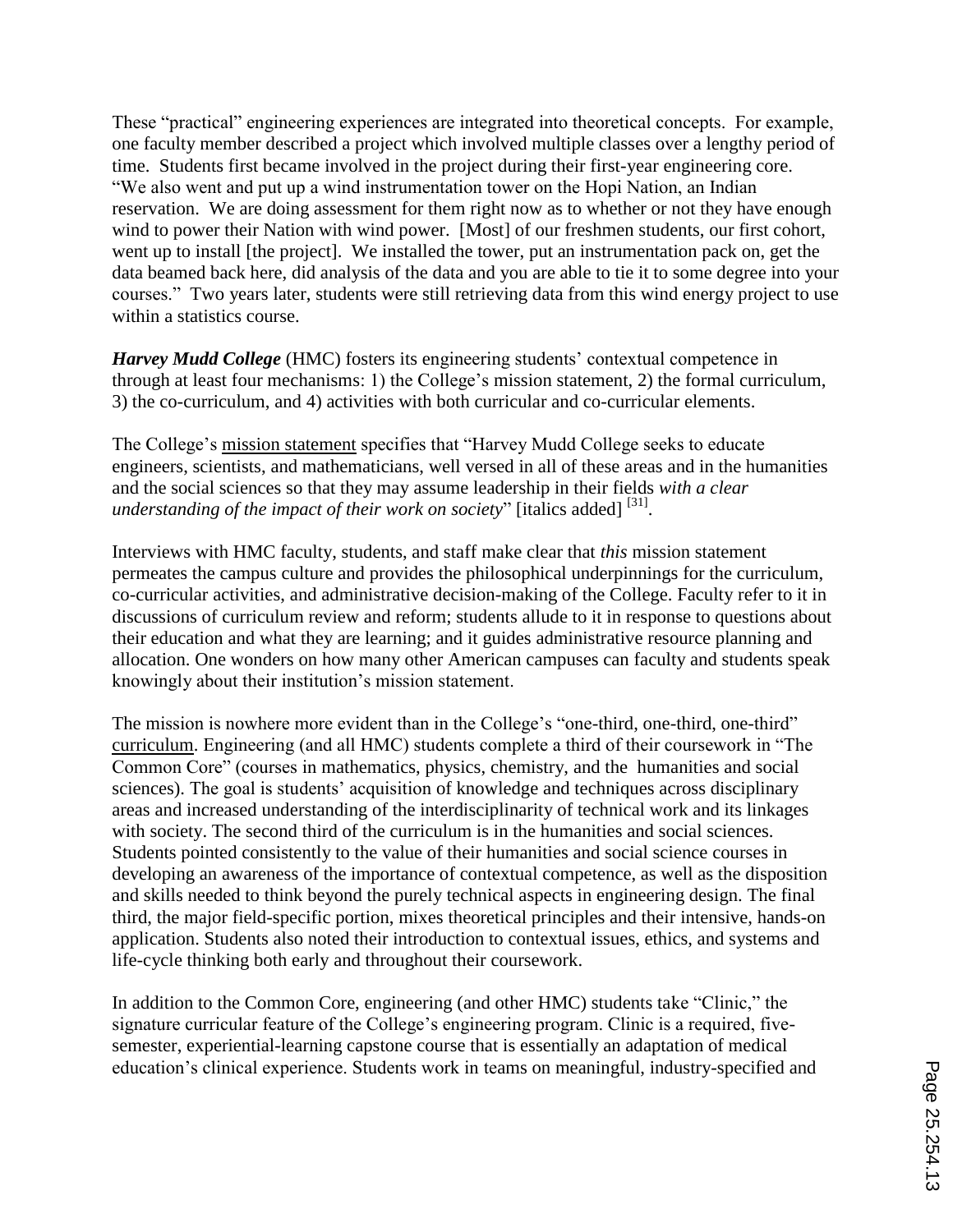sponsored, engineering problems. Each clinic team must address the project's contextual aspects and their implications.

The "Integrated Experience" (IE), another key curricular element, is a required one-semester, interdisciplinary, team-taught course specifically intended to promote students' understanding of the contextual and interdisciplinary dimensions of engineering. IE specifically investigates the interactions among science, technology, and society. In the view of two engineering faculty members, failing to consider the economic, social, and political context of a project would be "backwards-thinking."

The mission is also apparent in the pedagogical approaches faculty members use to design and deliver the curriculum. Clinic is the most conspicuous example of "real-world," hands-on experiential learning, but that approach to teaching threads through much of students' other coursework. Students report faculty members" frequent reliance on case studies drawn from personal experience in industry and on making connections between class topics and contextual and societal issues (e.g., the historical, cultural, economic, and societal impacts of China"s Three Gorges Dam; a discussion in a quantum mechanics and relativity course of the ethical, environmental, and societal implications of the development of nuclear energy and the atomic bomb).

HMC students also develop their contextual competence in several co-curricular venues. One program frequently cited in faculty and student interviews is the Nelson Distinguished Speaker Series, which brings to campus a wide range of nationally and internationally prominent individuals to speak on dimensions of a common topic. The 2010-2011 Series theme was "Powering the Planet – Sustainability." Speakers explored potential solutions to the global climate and energy crisis – including a comprehensive look at the future of solar power. Speakers' visits include meetings and in-depth discussions with students and faculty members. Students also participate in the student chapters of eight professional engineering and engineering education societies, although one faculty member noted that engineering at HMC relied less than other schools on the co-curriculum to develop students' "soft" skills because the curriculum, as delivered, promotes those skills.

Efforts to stitch a seamless engineering education experience at HMC is visible in a growing number of joint curricular and co-curricular venues for developing engineering and scientific contextual competence and to internationalize the engineering curriculum and students" experiences. A "Global Clinic" initiative augments the basic clinic model through projects involving Mudd engineering student teams in collaborative projects with student teams from institutions in Central and South American, Asia, and Europe. Global Clinic includes basic language instruction, cultural immersion during a three-week visit to the partnering country, and collaboration between teams throughout the year via audio/video conferencing and team reviews and presentations at the sponsor's site. Other opportunities for students to gain international experience and develop cultural competence include institutional arrangements to support students" practice/research-oriented study-abroad, nascent exchange programs with engineering schools in Japan and Turkey, and student-faculty research projects with international topical or locational dimensions to them.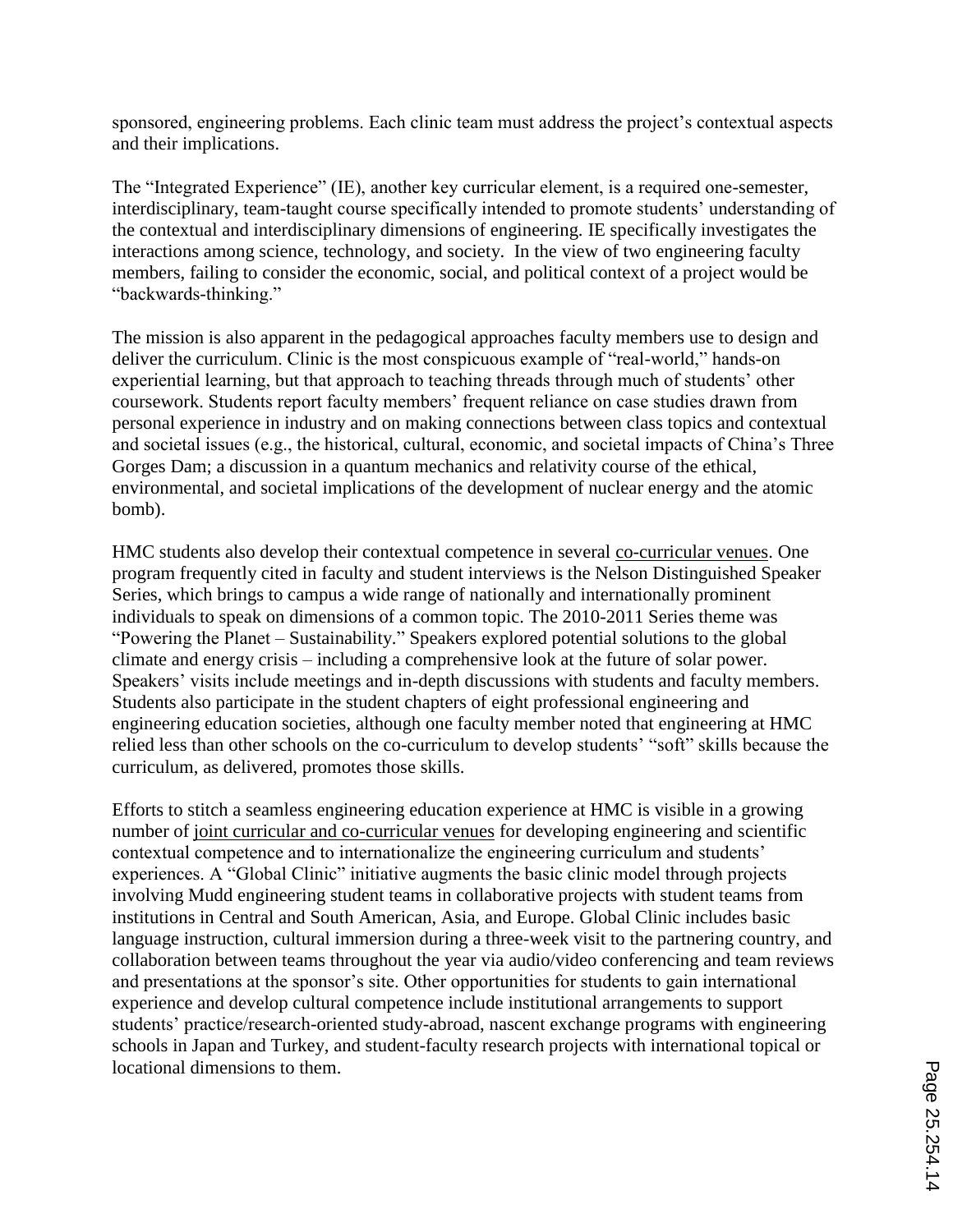*Howard University* is a federally-chartered, historically Black institution, located in Washington, D.C.. Howard University's approach to education stresses the creation of leadership within a community of people who were historically excluded from many facets of American life; this approach is referenced in Howard"s motto, *Veritas et Utilitas*, "Truth and Service." Howard"s core values are: excellence, leadership, service, and truth. Within this mission, the university prides itself on "building the nation through a culture of excellence in leadership, scholarship, and service".  $[32]$ .

Given Howard's history and mission, it is not surprising that leadership is stressed in coursework. In particular, this aspect of contextual competence is predominant even in the way faculty approach curricular design. For example, one faculty member states,

We continuously try to upgrade and update our curriculum. Basically it is driven by the university vision and then by the college vision, and then our vision. Howard University is about leaders. It is about building or adding to the students who come here, the characteristic of what a leader should be. And not only local, but global for the global community…so that is really, the general starting point for us in our curriculum.

The notion of leadership is related to the larger responsibility to society that a Howard student is expected to contribute. That is, Howard students, through their leadership, are expected to make a "bigger footprint" in the world. Among the engineering faculty, this responsibility and focus on leadership is translated into developing an acute awareness of the context of technological challenges.

They have to look at the project and approach the project not just from the technical perspective but they also have to research and discuss the social, economic, the environmental, and other issues that might be part of a really holistic approach to thinking about the project that they were focused on, so I make that a component of their course… and ethical issues, so that comes into play as well.

Contextual competence is a dominant theme among the Howard engineering faculty. For example one faculty stated:

I start off by asking the question, you know, "Just because you can, should you?"…the leaning tower of Pisa I say "Just because we can fix it, should we?"…what would happen to the poor politician who comes up with this bright idea, to the economics of the town you know all the money that's coming in now because tourist's are coming there to...so, whatever design they do for me from that point on they always have to incorporate what I call the "social factors" and we're not just talking environmental. Usually you'll think you're talking about environmental when you say social but what about the history of the area? What about the politics of the area?

Furthermore, the engineering curriculum embeds a range of contextual issues into the academic experience for student as a mechanism to enable students to apply and reinforce their knowledge.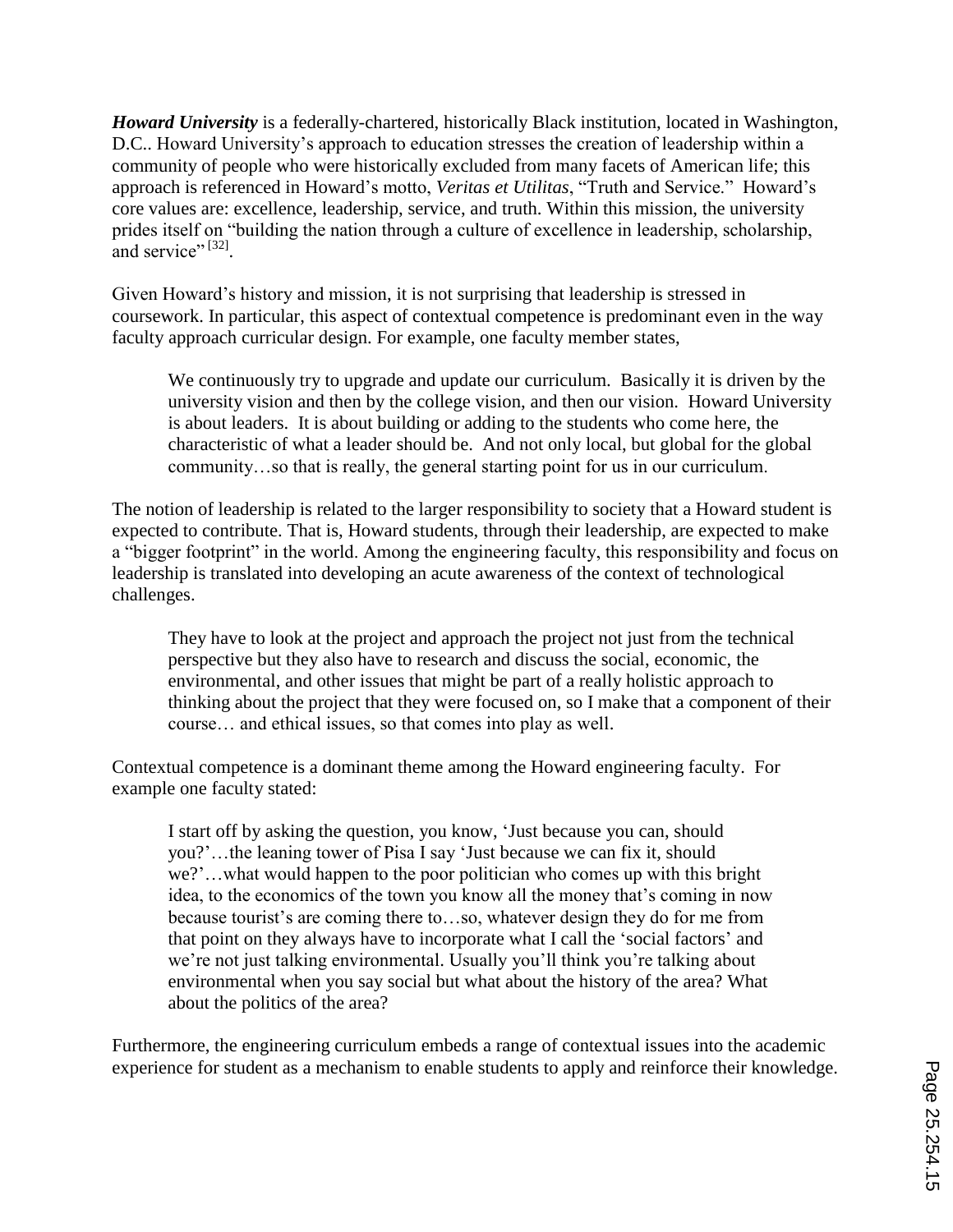Mainly they will take stuff directly from class and apply it to this project. So last year I had them work on [how to] make people participate in recycling programs. This year, we were interacting through the computer science department to design human powered devices. So they come up with a bench warmer for sporting events. Someone sits there and pedals, warms up the other people on the bench. There was another person proposing a pitching machine for baseball. So instead of having an electrically powered automated pitching device, you have somebody pedaling, and it throws different pitches.

Contextual features are embedded into the learning experience for Howard students in order to not only prepare students for engineering practice, but also adhere to the overall mission of the institution. Context helps motivate students to apply their knowledge in ways that increase the likelihood they will have the "bigger footprint" and contribute in meaningful ways to society.

*Massachusetts Institute of Technology* (MIT) is located in Cambridge, Massachusetts and is known as a pre-eminent institution of research, teaching, and learning in the sciences and technology. As an institution founded to impart applied knowledge, MIT implements education from a laboratory approach, stressing hands-on experimentation. This approach is congruent with the Institute's motto, *Mens et Manus* – "Mind and Hand." The mission of MIT is to advance knowledge and educate students in science, technology, and other areas of scholarship that will best serve the nation and the world in the 21st century. MIT is dedicated to providing its students with an education that combines rigorous academic study and the excitement of discovery with the support and intellectual stimulation of a diverse campus community.

At MIT, contextual competence and design are often intertwined. Design provides the context for learning, and, at the same time, optimal design solutions must take into consideration the "bigger picture" and how contextual factors influence decision-making. The quotes below illustrate the interwoven and tightly connected MIT mindset of "doing stuff" to "follow one"s passion" in order to "make a difference" in the world--all features central to MIT"s approach and to contextual competence. Our analyses suggest that the MIT community sees the value of providing context as beneficial in the following five areas:

Providing context to help learn the subject matter. One faculty member noted that "When [students] solve engineering problems, they have to use the material that they"ve learned, and so, the problem becomes the context in which they learn it." A participant in a student focus group explained that:

…at MIT they integrate everything. . . For instance, in some mechanical engineering classes, you will actually be working with the biological systems. Like how much torque do your muscles have to put onto your arm in order to lift up so much weight? . . . They teach how everything interacts, you know, how your bones . . . are basically a lattice structure that translate all the forces back into a different direction, and that gives you biological aspects, and then the chemistry aspect and everything is just like, you can talk to a chemistry major perfectly, and you"ll understand what the hell they are talking about.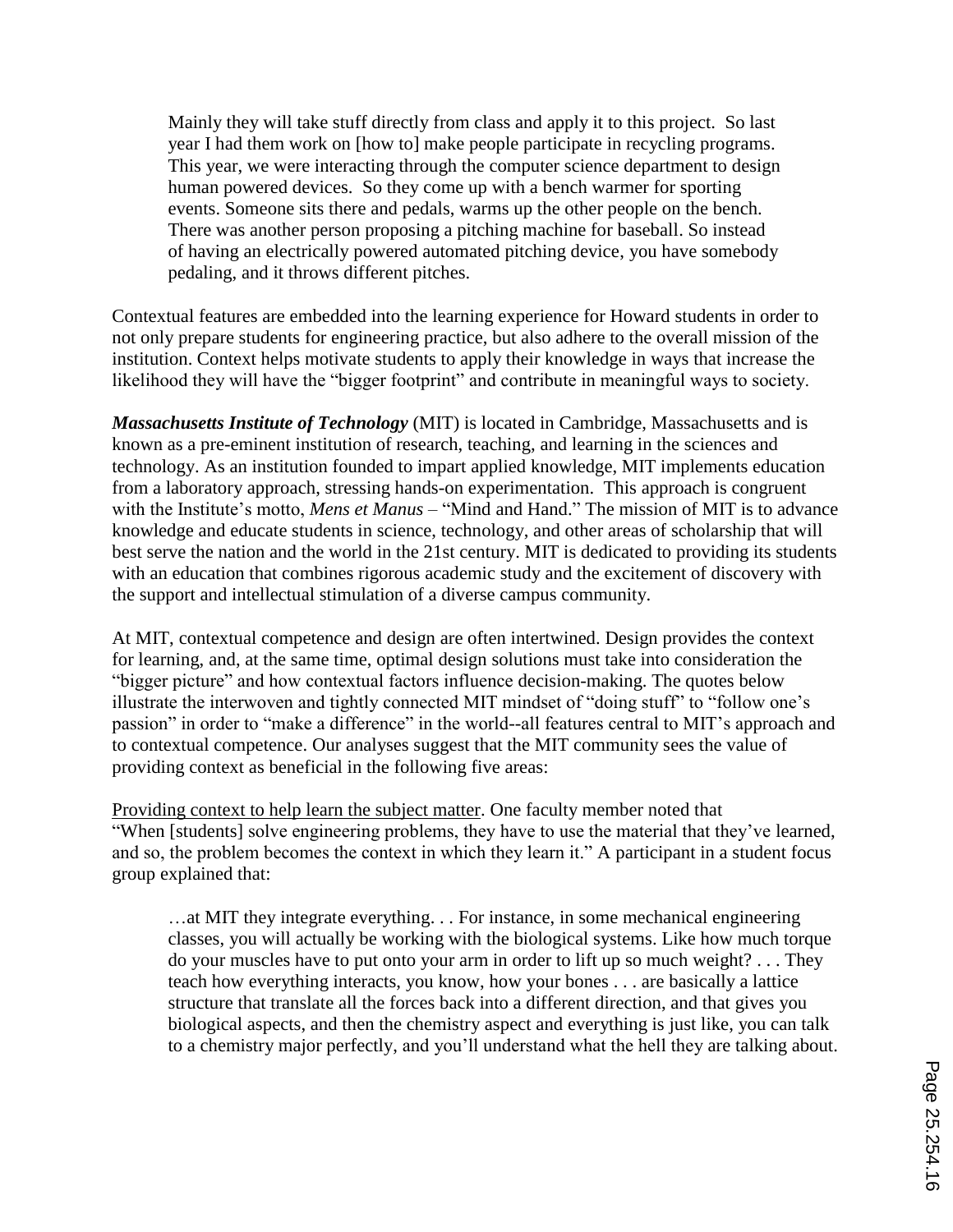Providing context to motivate and engage students. As one faculty member, put it: "By working on projects, you develop self-efficacy because it is by the application of knowledge that you can see what you"ve applied and is successful." Another faculty member estimated that:

Ninety percent of the classes are active exercises . . . In other words, we are trying to learn a bunch of things, but we are not doing 'make believe.' . . . First of all, things that are [students"] ideas, but that are real products and have chance to have real impact, [are] hugely motivating and confidence building... we are trying to learn, but we are trying to give back, and that is incredibly motivating, actually, in confidence building. And the other key idea is active.

Providing context to develop professional skills. An MIT administrator stated:

Well, I think the project-based learning, which we've started to call 'project-centered learning,'... [has] started to infiltrate not just the first-year courses but also courses down the line and with again, the idea that you can teach both disciplinary knowledge and broader teamwork skills, communication skills, a whole variety of those kind of things being the context of the problem-based learning and then it models more effectively, more realistically, what goes on for a real engineer.

A student in one focus group, commenting on the link between context and other aspects of engineering, confessed:

I just choked "cause I didn"t look at [the topic] in depth enough. I didn"t take the time to really plot it in a way that would make sense to me, present the data to myself in a way that made sense. And so that taught me a lot about how an engineer communicates with people to get their point across really effectively. Instead of just trying to get people to do things, it also made me understand just how much responsibility we carry, as people who are building things that the rest of the world is going to use.

A faculty member also noted the connectedness of contextual competence and other engineering skills: "That you have active learning and that you have dual impact learning experiences so you combine together the learning of engineering science along with other personal and interpersonal skills, teamwork, communications, ethics and so forth."

Providing context to technical solutions. Interviewees indicated clear recognition of the fact that one needs to take into account social, environmental, global, political, and business factors when considering technical solutions. A faculty member commented:

One of the things that we tried to do when we redid our curriculum . . . it seemed to us that the civil engineers who build things ought to understand more about their environmental implications, and the environmental engineers ought to understand sort of the context that was creating environmental problems, and you think, for example, that urban sprawl is an environmental problem, the environmental engineer needs to know enough about what motivates transportation system, or why do people prefer to drive cars than take subways or trains.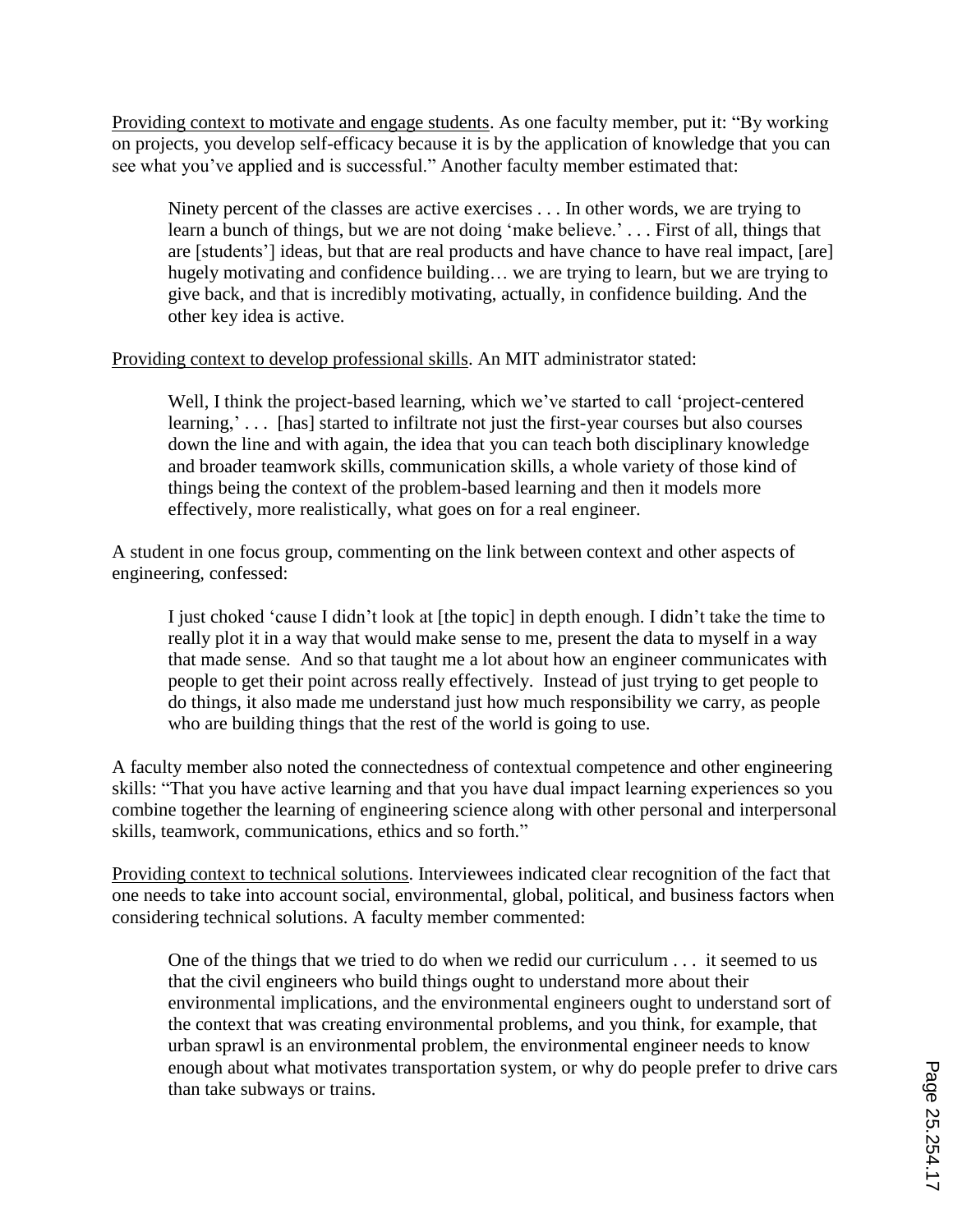One faculty member explained an approach to opening a design course:

So when I start our version of the design course, one of the very first things we do is talk about the types of information that are required, and we put them into various boxes. There is a technical box, and there is a market box, and there is a profitability and sales box, and there is a safety, environment, community box. So we are trying to have that context – business to community, and things in between all the way through it. Necessarily you spend most of your time, though, worrying how to get a computer program to converge on some result. I hope by making it all the way through and asking about it at the beginning, asking in the middle, asking at the end, that that context is never too far from their mind.

Providing context to enable students to be an engineer. A departmental administrator explained that MIT tries to:

. . . give [students] a set of circumstances and the needs of some customer . . . and then say[s] 'Define what this problem is so that person's needs are met.' That means [students] have got to wrestle with the context of what they are doing. The quality to which they were able to invite and compose a product that meets that, is a measure of their professionalism, and so then we judge it. . . . These are things that I"m looking for . . . when they graduate. The more that I can tell them about that, in that context, the more that I think they have a chance to go out to the first job and be a little bit ahead.

Putting students in the position of thinking like a "real" engineer makes the nuanced connection between contextual context and professionalism. That is, the primary point at MIT is not just to provide the context for how a particular theory applies to a given application, but rather that the context is the opportunity to develop the knowledge and skills to make decisions as an engineer or professional.

*The University of Michigan***'s** emphasis on helping students develop their contextual competence is evident in three general areas: 1) a succession of far-sighted administrative and faculty leaders in the College of Engineering who recognize the importance of these skills; 2) the curriculum, particularly its emphasis on international experiences; and 3) the co-curriculum.

Interviews with engineering faculty members and administrators indicate that contextual competence as an important learning outcome emerged from bi-directional, administrative and faculty leadership. Over the past 30 years, the College named a series of engineering deans and associate deans who initiated or sustained administratively skillful "top-down" processes of curricular and cultural change. According to one long time veteran faculty member, "[T]hese guys had remarkable visions of not only what engineering was going to become, but how it interacted with other disciplines, [and] what its role in society should be." Their ideas found fertile ground among a few faculty members who responded with "bottom-up" support and a willingness to suggest and lead new programmatic initiatives. The emerging reforms also included College-wide curricular revisions in the mid-to-late1990s and again in the latter half of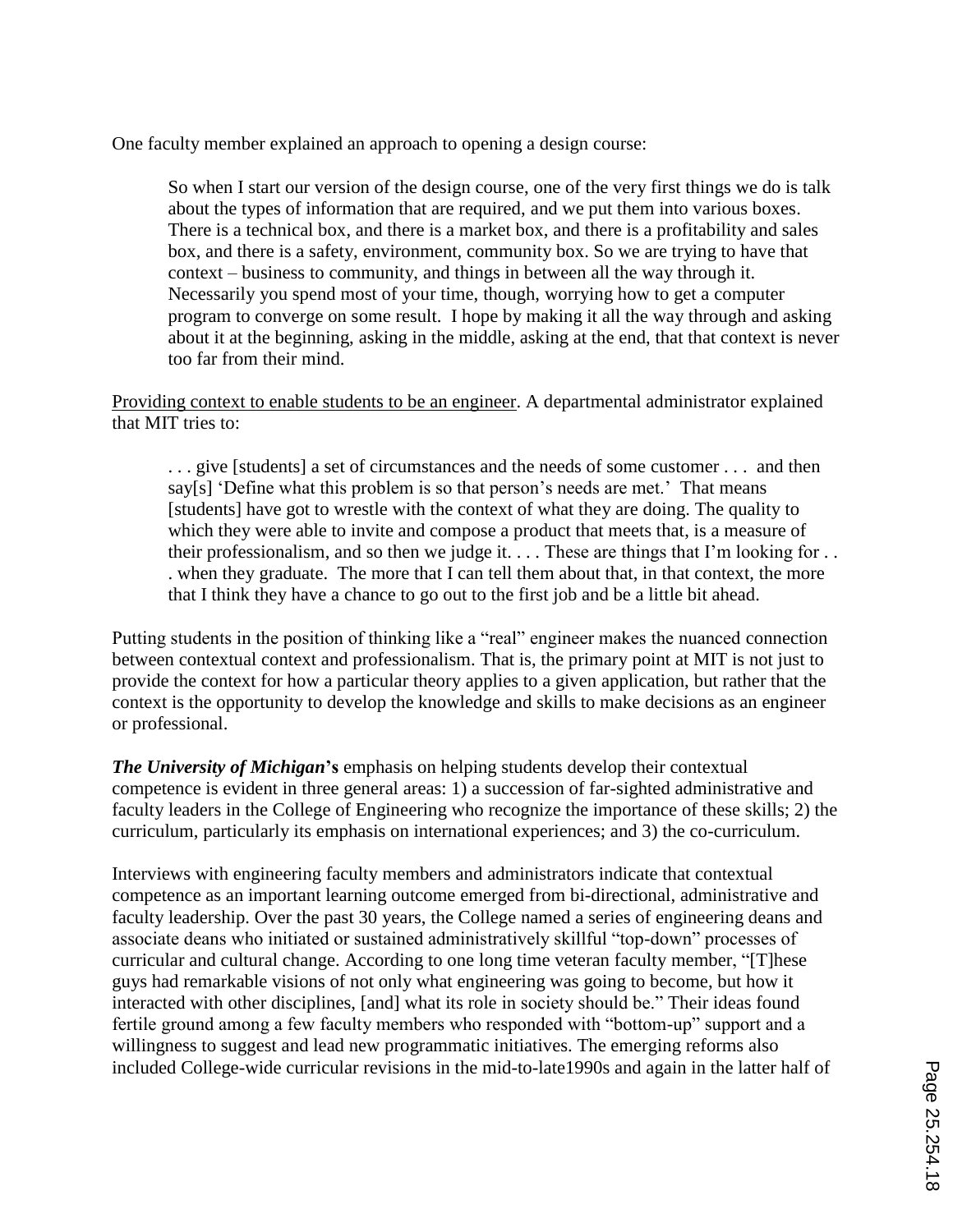this decade. These programs and processes drew support from, and played out against a backdrop of, similar philosophical and curricular reforms underway at the University and national levels.

Several curricular mechanisms at Michigan also contributed to the emergence of contextual competence as a valued educational outcome. *Curriculum 2000*, one of two significant curriculum review efforts of the past decade, recommended several structural and credit-related changes, including the "systemic treatment of non-program topics," including communication, the humanities and social sciences, "and other important topics not generally treated in separate courses". <sup>[33]</sup> Although the effects of a second, more recently completed review are not yet known, the report specifically notes that "Where once we hoped that our graduates would analyze thermodynamic efficiency, now our graduates must also help analyze the ethical and social impacts of their technologies". [34]

Three new programs also emerged, each with contextual competence as a core element. Faculty and administrator interviewees noted that these programs grew in part from student interest in international experiences and engineering coursework relevant to national and international topics (e.g., alternative energies, the environment). The International Minor is a 16-20 credithour program requiring demonstration of foreign language skills; coursework on non-U.S. countries, intercultural communication, and global trends in engineering and business; and a practical international experience through study, work, or volunteer activities abroad. In the 15 credit Multidisciplinary Design Minor, students get hands-on experience designing, building, and testing technology systems working in interdisciplinary student teams. Its inaugural specialization is in Global Health Design, which emphasizes an interdisciplinary and comprehensive design process, experiential learning, intercultural training, and in-depth exposure to a specific global health theme. In the Program in Entrepreneurship, students learn business methods, skills in writing business plans, obtaining venture capital and other funding, intellectual property rights, and identifying market niches that may be domestic or international.

The curriculum emphasizes contextual competence early and late in students' programs. One student reported that "we talked about [contextual competence and] social issues [in] one . . . [of] my very first engineering classes, "Engineering 100" they call it here, and the title of the section was "Engineering Design in the Real World."" Other sections of "Engine 100" also address issues extending beyond the technical, but the focus and emphasis appears to be variable. Some departments (e.g., Civil and Environmental Engineering) offer courses which specifically address contextual competence. Students also encounter contextual diversity issues and thinking in their senior capstone design courses. Interviews suggest, however, that the degree of capstone projects" emphasis on contextual competence probably varies across departments and projects. The importance of thinking beyond the purely technical elements of a design project, however, arises frequently in interviews with both students and faculty members, though its emphasis appears to be given early and late in students" programs.

Faculty and students speak frequently of the value of an international experience. According to one faculty member:

I can tell when our students have that experience. I can tell in class. . . . I actually don"t think it matters exactly what it is. You know, it could be that trip to China; it could also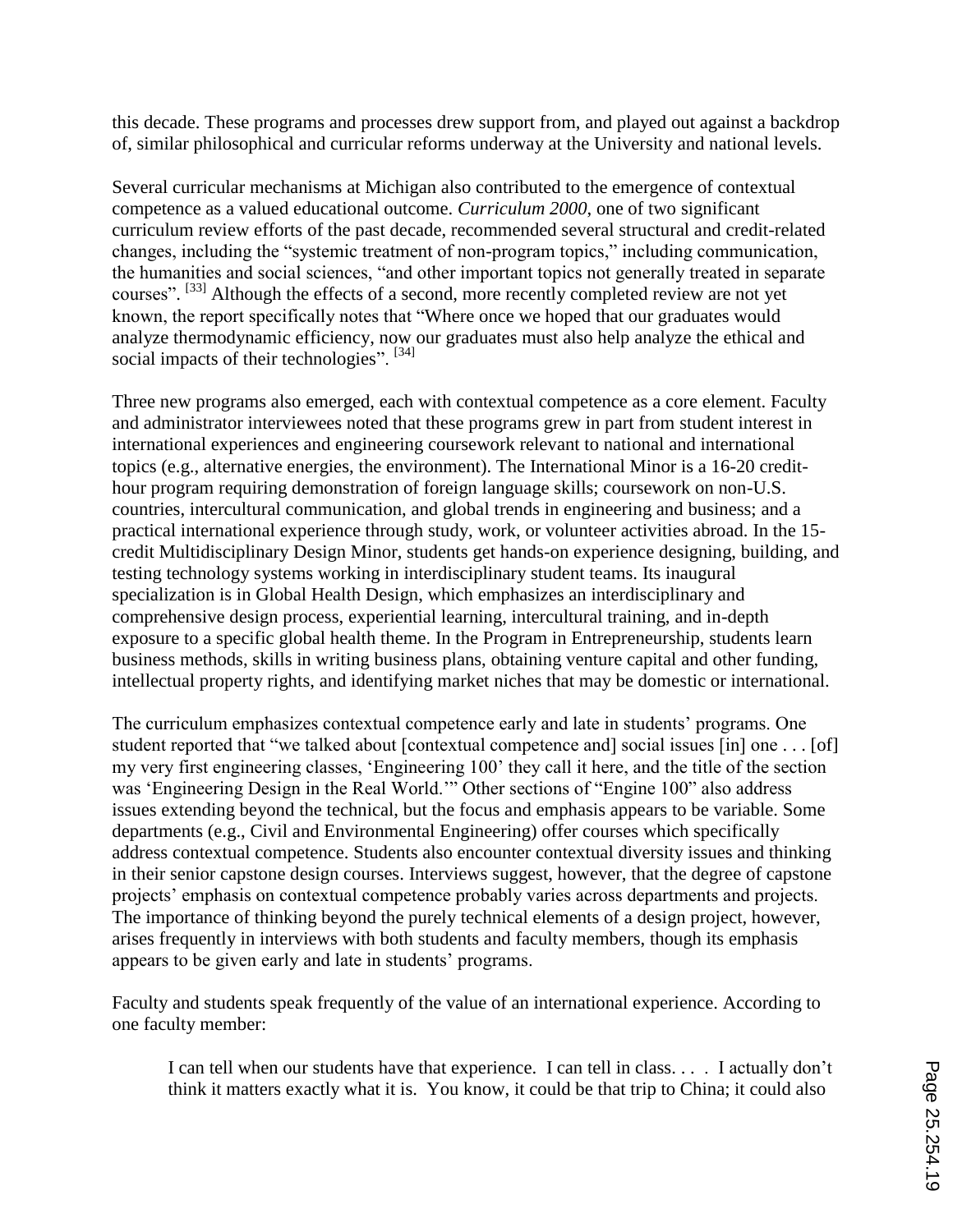be that it's a trip to Africa to help a village do [unintelligible] education system, or it could be doing an internship, help getting a company off the ground. . . . [I]f you get them back in class, you know they"re different.

The College has a goal of providing in the next few years an international experience for half of all undergraduate engineering students (vs. about one-third currently). The College"s Office of International Programs in Engineering (IPE) oversees a variety of study- and work-abroad programs (including the International Minor) specifically for engineering students. IPE also collaborates with the campus-wide International Center to expand the number and variety of international opportunities for engineering students.

The value Michigan's College of Engineering attaches to developing students' contextual competence is apparent in several co-curricular mechanisms, many carried out jointly with the Office of Undergraduate Education. The College"s Office of Student Affairs consciously, and with demonstrable success, builds alliances between the formal curriculum and classrooms and other aspects of campus life. The Office includes the College"s recruiting and admissions functions and student-support services, including an Advising Center (in which faculty are actively engaged), a Career Resources Center, and a Learning Center – all specifically for engineering students. The College relies heavily on the co-curriculum to promote students' "soft" skills. One faculty member noted that "We tend to rely on the . . . professional societies and student chapters." Faculty and administrators note the uncommonly close collaboration among the College's faculty and its academic and student affairs offices. According to one administrator:

This more expansive model of curricular integration also works for us . . . our dean . . . will be the first to say or to talk about all the learning that takes place outside the classroom. Entrepreneurship, multidisciplinary, and the international, they are all outside the classroom. So making it part of the engineering experience, I guess, is what we are trying to do.

The College and University also support a broad array of engineering-related student organizations (e.g., WISE, NSBE, SHPE SWE, IASTEE, and the Society of Global Engineers). The student-founded "BLUElab" (inspired by Engineers Without Borders) was frequently cited as a venue where students can develop their contextual awareness and skills. BLUElab is a student-run organization that coordinates project teams working at home and abroad trying to develop environmentally, culturally, and economically sustainable solutions. Asked about where students develop contextual competence, one student replied:

I think that has been a really big deal in the past year or so here. We have had a couple of groups like BLUElab, . . . IAESTE. . . . I think that those two are really great in giving engineering [students] a sense of responsibility and people are pretty aware that those exist. So even if you are not a member, you do know that you could be and those are fairly well supported by college. There is also the [IEP Office and the International Minor]. I felt especially in the past year [international experience] has just been emphasized more by the administration [and] that, you know, as a Michigan engineer you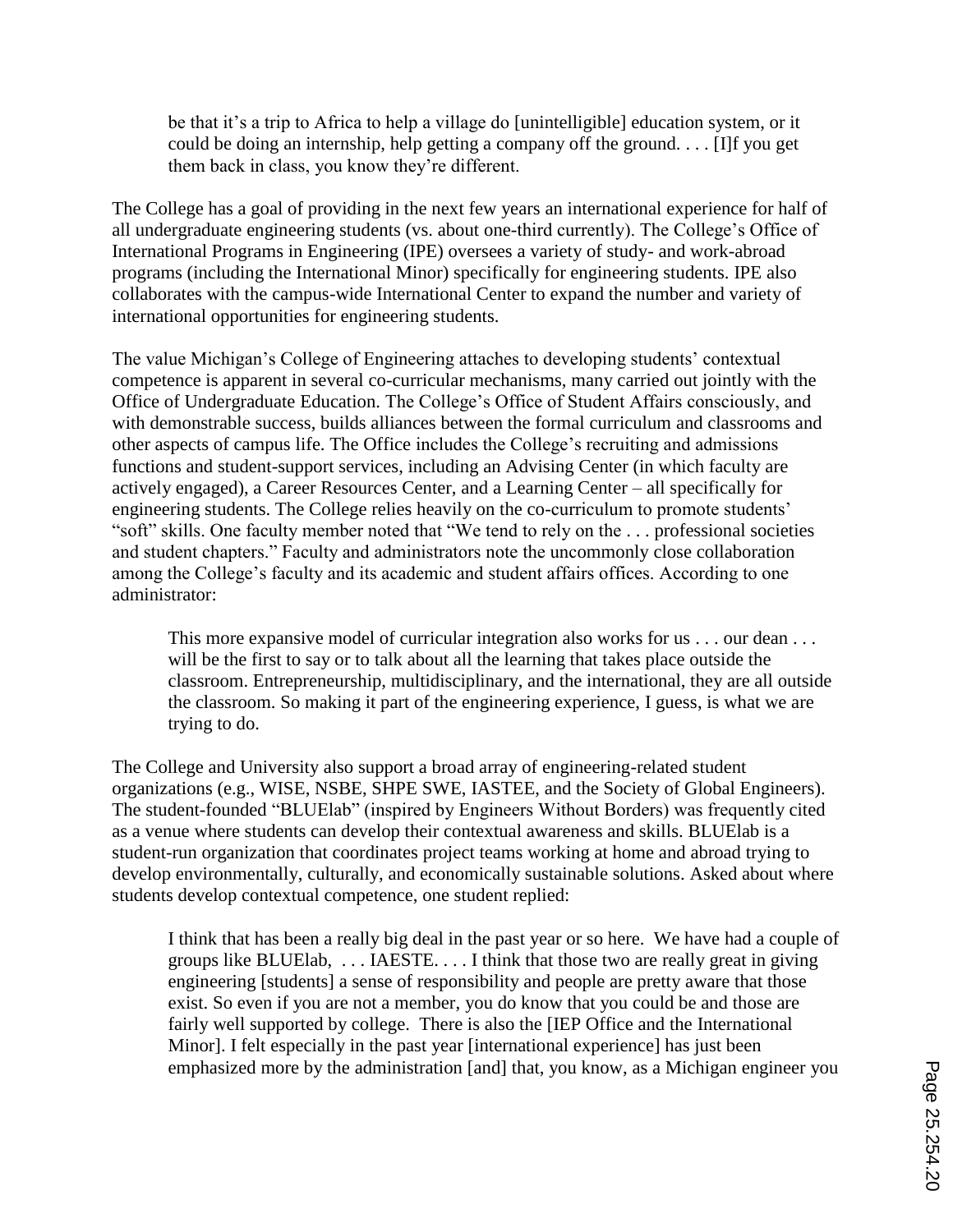are going to go out and make a difference responsibly and you will be working with engineers from all over the world and you will be able to do that.

*Virginia Polytechnic Institute and State University* (Virginia Tech) began as a land grant institution focusing on engineering and agriculture, with a strong military influence (in prior years employing retired military personnel as instructors). Consequently, there has always been an emphasis at Virginia Tech on the practical aspects of engineering. The initial focus on practical engineering seems to have created an institutional culture that naturally brings in realworld industrial applications. Since participating in the NSF-funded SUCCEED coalition in the 1990"s, faculty at Virginia Tech have increasingly focused on incorporating design across the curriculum and on providing instruction in the "soft skills" needed by engineers, including communications; people skills, such as teamwork and cultural sensitivity; and organizational skills, such as project management. The faculty later added curricular coverage of ethical and safety issues, as well as the constraints of real economic pressures on engineering solutions. Recently, the faculty has sought ways to incorporate both sustainability and international experiences into their degree programs in authentic ways.

While Virginia Tech's engineering undergraduate program is typically ranked among the nation"s top accredited programs, there is a definite sense that Virginia Tech considers itself different from peer institutions. One dean"s office staff member shared a motto in the College that reveals the particular strength they see in their brand of engineering education: "Well, we have this motto of 'Hands on; Minds on.' MIT, they're thinkers. Virginia Tech, we're doers!" Throughout the College of Engineering, the focus on hands-on design was evident. Woven into this focus on design is the purposeful inclusion of discussions and experiences that reinforce the importance of context to all aspects of engineering design. While we found multiple examples of how contextual competence was incorporated into the engineering education experience at Virginia Tech, certain specific examples deserve particular attention.

Design experiences at Virginia Tech, for example, are frequently situated within real-world industrial contexts. Faculty members are frequently involved in industrial partnerships and applied research projects, and they bring these experiences into the curriculum. A professor in the Department of Mining and Minerals Engineering describes the influence of faculty partnerships with industry in the mining engineering program:

All of our faculty are very active in applied research. Most of us are more of the type that do work with companies out in the field, typically. So, because of that, we tend to bring in those kinds of problems into the classroom. So when we're looking at engineering in context, design, problem solving, these are typically design problems that we"ve encountered out in the field.

The facilities available at Virginia Tech also help to promote students" development of their contextual competence within the design experience. The College"s leadership is particularly proud of the construction in 1998 of the Ware Lab, a dedicated facility for student design teams to get first-class support and to interact with each other. At any one time, over 400 students have the opportunity to be involved in design projects and competitions that have access to the Ware Lab facilities. Closely associated with these facilities is the strong tradition of competitive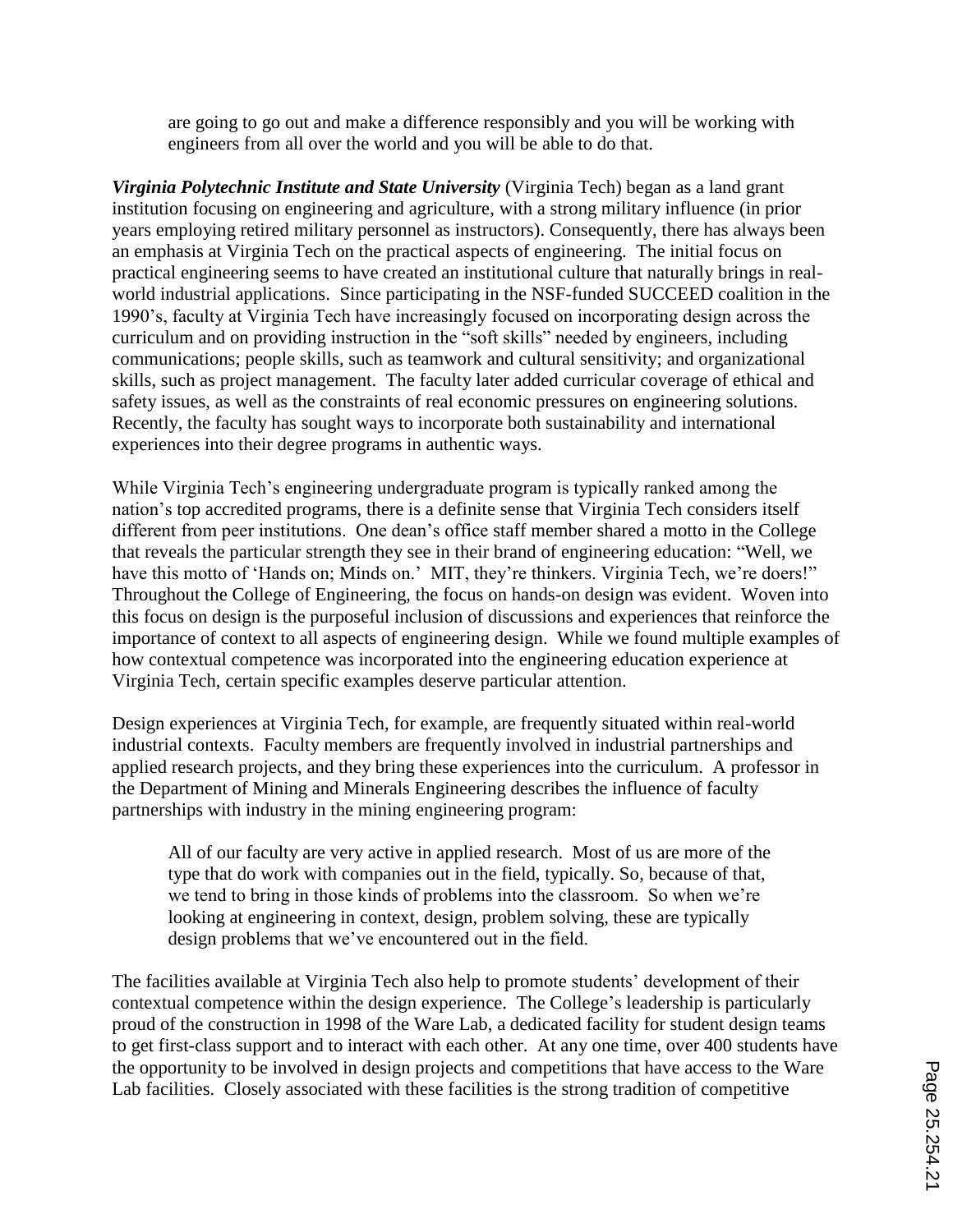design teams among Virginia Tech students. Faculty estimate that between one-quarter and onethird of all Virginia Tech undergraduates participate in a design team at some point in their undergraduate career. Of particular note, for many students, the design team participation can serve as their senior design capstone project.

Virginia Tech has been a leader among engineering colleges in advancing (indeed, requiring) the use of technology by all students. Since 1984, the College has required students to have their own desktop computers. For the past several years, incoming first-year students have been required to own a tablet PC. Virginia Tech"s technology initiatives have in many ways allowed contextual competence to be seamlessly interwoven into the curriculum. For example, in one international initiative, the required tablet PC"s were means by which students at Virginia Tech collaborated with team members working on a design project in France.

Virginia Tech"s long tradition of a first-year engineering core has also incorporated contextual competence elements into the students' earliest introduction to engineering. The current iteration of the required first-year sequence purposefully introduces students to elements of contextual competence, albeit, perhaps, at somewhat superficial levels initially. One faculty member described the course as follows:

We tell the students on the first day, we talk about engineering of 2020 and why we are doing it. We let them in on the secrets. This is why this doesn"t look like your father"s engineering class. This is the new engineering class. It is looking at international issues. It is looking at sustainability. It is looking at things in a broader context.

These early discussions of the importance of context to engineering design continue at increasingly higher levels of sophistication throughout the sophomore and junior years, culminating in the senior design sequence. The capstone requirement has a very strong applied focus and, depending upon the department, often incorporates elements of ethics, economics, sustainability, international issues, or industrial applications, as well as contextual competence.

*Cross-case Analysis Summary.* An impressive range and variety of venues for developing students' contextual competence is apparent across these six case study sites. In some instances, experiences designed to promote contextual competence are embedded in programs with already developed curricular strengths, most frequently in teaching design and problem-solving skills. On other campuses, the co-curriculum and various activities not directly linked to the formal curriculum carry a good deal of load in providing learning opportunities in this area. Frequently, dimensions of both the curriculum and co-curriculum are clearly involved. Despite the rich variety, however, it is possible to identify at least five clusters of factors that appear to be instrumental in developing contextual competence. These clusters overlap to some degree, and the overlap both across and within clusters makes developing any clear taxonomy a challenging task.

1. *Institutional Characteristics*. Our analyses across the six institutions point quickly to one or more (often intertwined) traits that are prominent drivers of the approaches each takes to providing engineering education in general and a particular focus on contextual competence. An institutional history (or founding) and the institution's mission are often – and meaningfully – the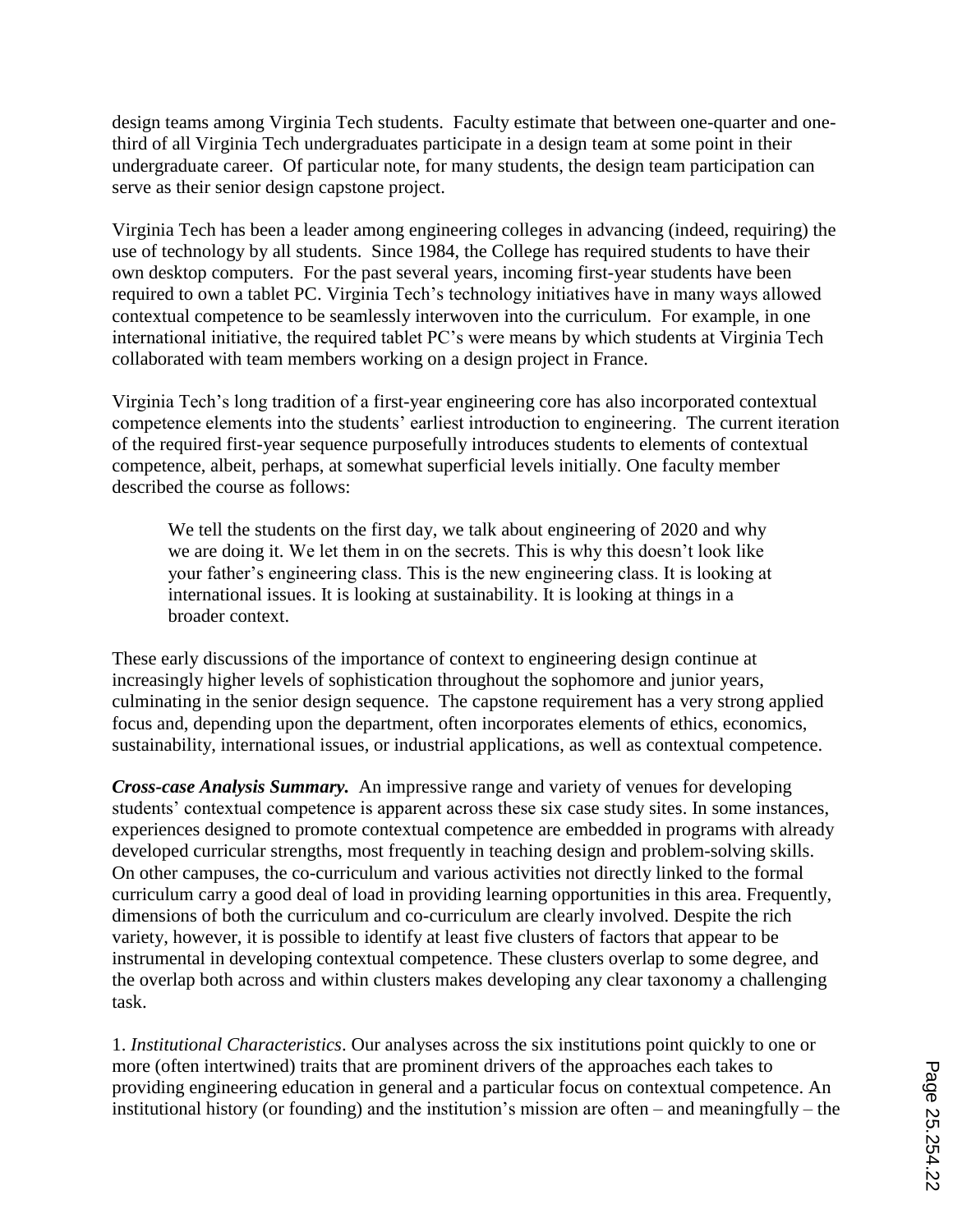foundation on which its curriculum and academic programs rest. Interviewees at Virginia Tech noted their roots as a land-grant university with a strong military past. Members of the Howard University faculty and staffed pointed to the University"s origins as a historically Black college and on the focus of its engineering programs on producing local, national, and global leaders within a community historically excluded from leadership positions. Harvey Mudd College faculty, staff, and students consistently cite the College's mission statement and its founders' determination to produce scientists and engineers who have strong technical skills, but also "a clear understanding of the impact of their work on society."

For other campuses, however, other factors were involved. Arizona State shares its Land-Grant Act origins with Virginia Tech, but ASU is also situated in the midst of one of the largest and most vibrant metropolitan regions in the southwest. Its location not only provides general direction to ASU"s academic purpose, but also constitutes a significant curricular asset in the range and kinds of opportunities it affords its engineering students and faculty members. At the University of Michigan, a nearly 30-year succession of farsighted deans and associate deans, supported and assisted by equally farsighted individual faculty members, have provided the leadership and impetus for the emergence of contextual competence in the undergraduate engineering curriculum.

2. *The Curriculum*. Although this term is broad, and despite the varied forms it takes across these six institutions, the engineering curricula have several dimensions or foci in common. One is a strong (or emerging) emphasis on "global design" and the implications of that orientation for promoting students" contextual competence. On a couple of campuses, this emphasis has formal, programmatic standing (e.g., Michigan"s International Minor in Engineering and Harvey Mudd College"s Global Clinic). On each of the other campuses in this study, however, we found evidence that "globalization" is a focus, in some cases approached more informally than in others, being "themed" or "threaded" through the courses offered by departments. The evidence suggests, however, that the extent and emphasis of this approach is variable, both across institutions and within their programs and courses. And as some faculty members and program chairs noted, some engineering disciplines lend themselves more readily than others to developing contextual competence.

Whether and to what extent liberal arts education should be part of students' engineering education remains a matter of some discussion. The curricular emphasis on contextual competence on the campuses we studied was consistently evident, but often manifested in various forms of interdisciplinary efforts to integrate relevant content into both courses and programs. Harvey Mudd"s "one-third, one-third, one-third" curriculum (as well as its Integrated Experience course requirement) is perhaps the most obvious and formal approach. More often, however, the matter appears to be relegated to individual instructors in individual courses who choose to include interdisciplinary, contextual competence- linked material.

Consistent with efforts to "globalize" their curricula, many of these campuses are aggressively expanding their capabilities to provide students some form of "international experience." Such experiences take many forms that vary widely in nature, purpose, and duration. The opportunities range from conventional study abroad opportunities to campuses with specific offices tasked with promoting international experiences specifically related to engineering (e.g., Arizona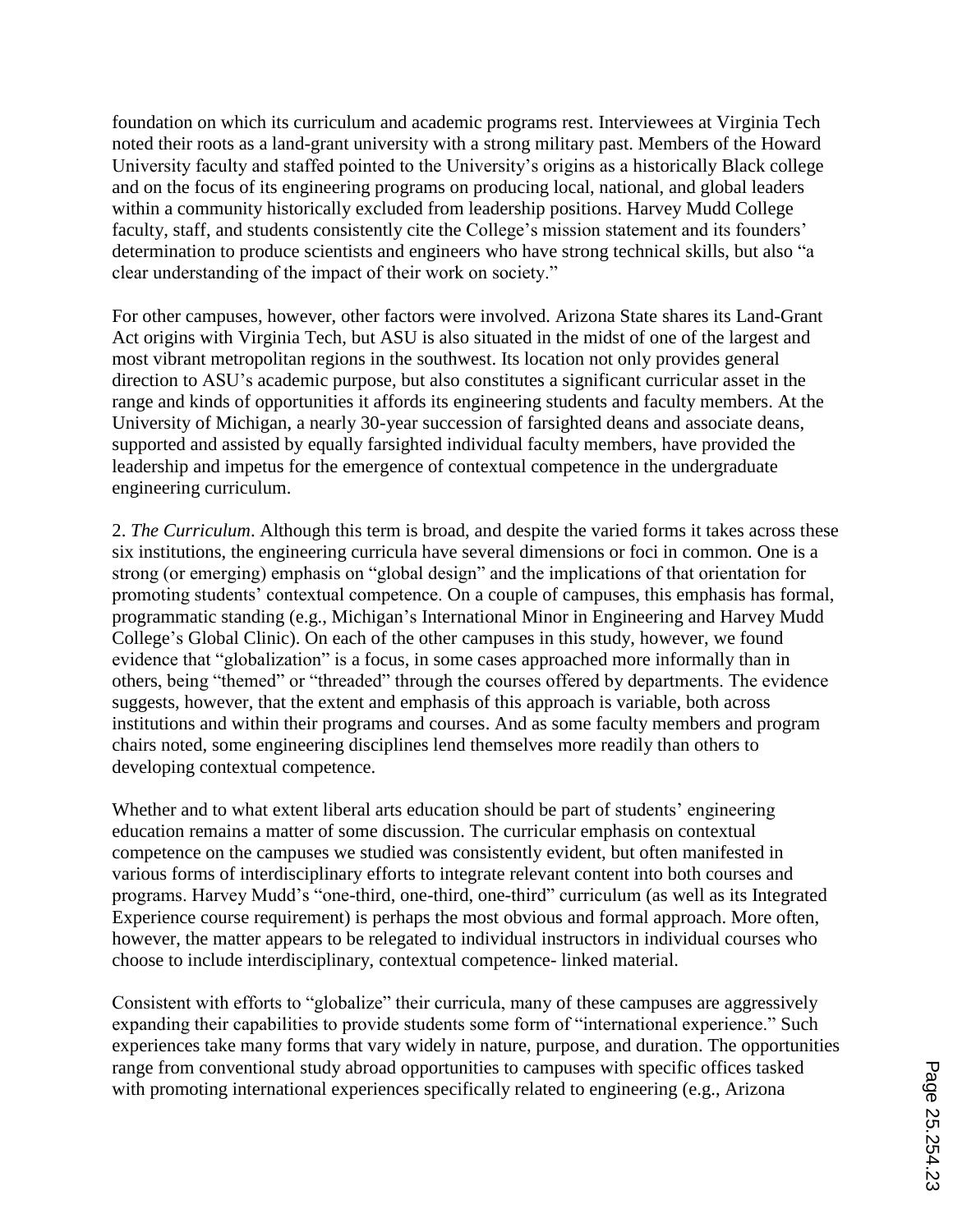State"s Office for Global Engagement and Michigan"s Office of International Programs in Engineering). In some instances, these experiences afford limited exposure to another country or culture (e.g., during mid-year or mid-semester breaks; summer internships abroad; exchange programs involving a limited number of weeks at a partner university abroad). In other cases, they entail semester-long experiences abroad in which students take (locally sanctioned) engineering and related coursework and have "emersion" experiences.

An emphasis (albeit varied) on entrepreneurship is another curricular mechanism found on most of the six campuses. Like efforts to promote international experiences, however, the nature and degree of emphasis on entrepreneurship is variable across institutions. The approaches vary from the highly informal and opportunistic (where a faculty member may learn of a particular opportunity and pass it along to students) to a formal program in entrepreneurship (e.g., at Arizona State and Michigan). Still, faculty members (with varying frequency) on most campuses linked "entrepreneurial" kinds of thinking to students' development of contextually competent thinking.

3. *The Co-Curriculum*. Each campus (probably like most engineering colleges/schools) provides co-curricular or other "out-of-class" opportunities for students to develop contextual competence. These typically include engineering design competitions, student chapters of the professional engineering societies, and other campus organizations and associations, frequently linked to national groups (e.g., WISE, NSBE, SHPE, and SWE). The extent to which the formal curriculum and co-curriculum are linked, however, varies across campuses. We found the clearest and most extensive links (often associated with specific facilities) at Virginia Tech (e.g., via the Ware Lab), Michigan (the BLUElab and the campus"s extensive network of engineering clubs and international opportunities), and Arizona State"s international and entrepreneurial initiatives.

4. *Linking Preparation to Professional Practice*. The attention given to developing contextual competence is many times related (based on our site visit interviews and observations) to the extent to which the process a campus uses prepares students for professional practice or for graduate school and research. As implied above, the professional practice orientation is most apparent at Arizona State (particularly on its Polytechnic Campus), Harvey Mudd , Howard, and Virginia Tech, but both MIT and the University of Michigan recognizes the importance of contextual competence and actively promote it, whether for research or practice.

5. *Links with Industry*. Perhaps the single-most common theme across all six institutions was the presence of industry links. In all instances, these links provided ideas for design projects that had clear implications and opportunities for the development of students" contextual competence. In the case of Arizona State, industry links also entailed industry or corporate expectations that the programs they support will promote contextual competence and that the graduates they hire will have contextual competence skills. In virtually all cases, these links also provide financial support (of varying amounts) for design projects (of varying duration). It seems clear to us that design projects provide the most obvious and ubiquitous formal curricular venues for promoting contextual competence skills.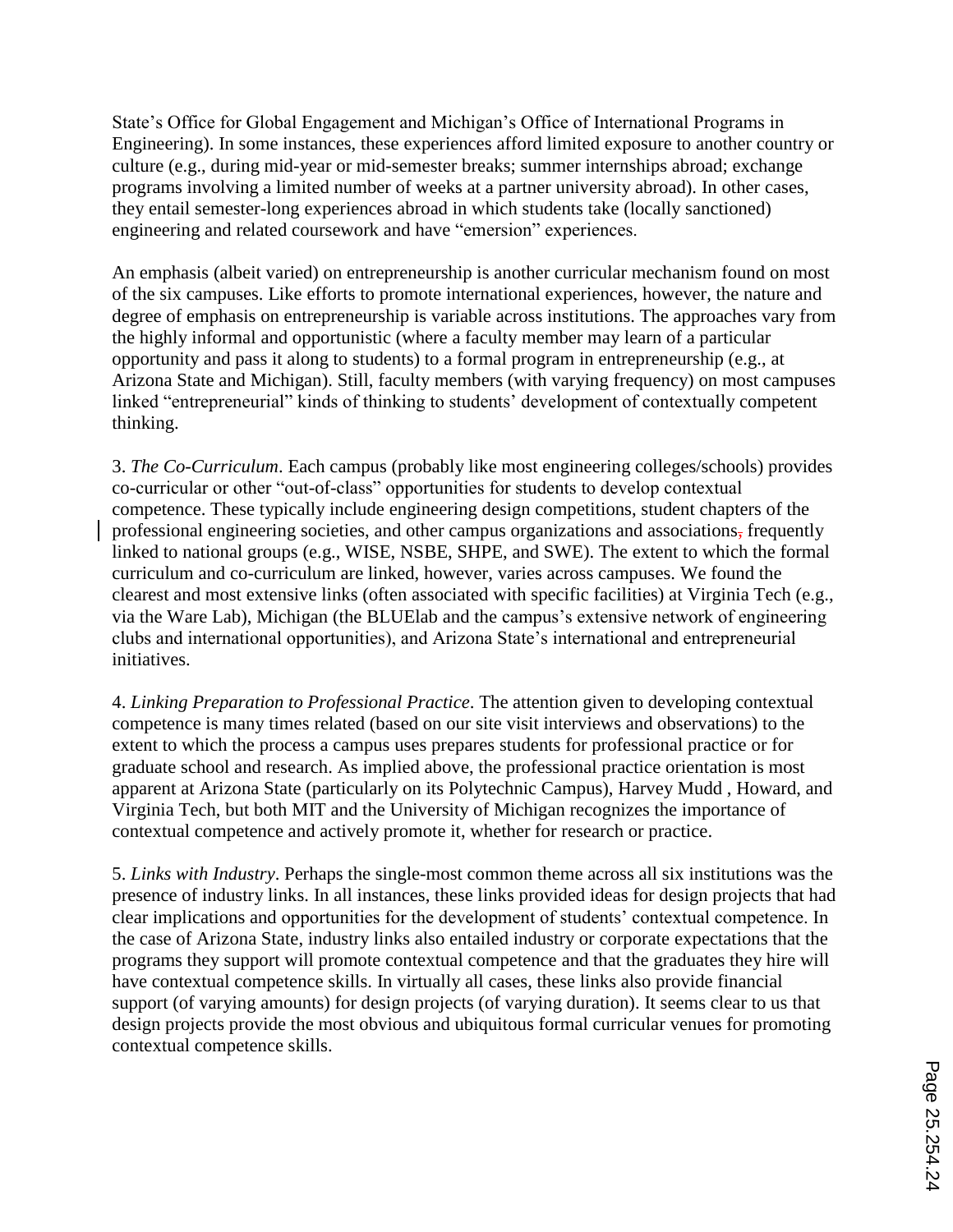### **Discussion and Conclusions**

The results of these two complementary studies provide some insight into how engineering programs can enhance their students' contextual competence.

Administrators and faculty may look to some of the following suggestions to guide their efforts at program and curricular reform:

- Review the "roots" of one's institution as a roadmap for promoting one or another curricular thrust. The successful institutions described here capitalized on the past in moving into the future, by using the strengths inherent in their particular mission or institutional history. This may serve as a rallying point for faculty, as well as for attracting alumni and industrial support.
- Invite industry participation within the curriculum, particularly in creating authentic design experiences. Close working relationships with industry may also help faculty to recognize the "expectations" for contextual competence that industry employers are coming to expect from their new hires. Industry partnership may also directly motivate students to understand the contexts of their design solutions as they come to understand real-world constraints on engineering practice.
- The influence of the curriculum is paramount. In addition to emphasizing core engineering skills, promote interdisciplinary and general education components of the curriculum that can enhance students' ability to wrestle with the global and local, social, ethical, political, economic and environmental impacts of engineering practices. Consider creating curricular and/or extracurricular programs that promote entrepreneurial skills and thinking.
- Examine institutional facilities and their role in supporting both curricular and cocurricular activities. Designated laboratory facilities where individual students or student groups can practice hands-on engineering design promote both not only design and problem-solving skills but also students" abilities to recognize important contextual constraints of their projects.
- Support engineering student organizations, in particular those that focus on women and underrepresented groups and those which provide opportunities for humanitarian service projects. The co-curricular activities of students are a fertile area for providing experiences that underscore the complexities of today"s engineering practice.

Contextual competence can no longer be the goal of a few elite programs. It is, quite simply, a necessity in today"s increasingly interconnected society. The engineer of 2020 will view the implementation of problem solutions as the tossing of a small pebble into an otherwise calm lake and will see the ever expanding ripples caused by that one action as they proceed toward the opposite shore. This project explored the educational components that influence contextual competence as a learning outcome, bringing both large-scale empirical evidence and in-depth qualitative analysis to bear on the question in order to provide engineering educators with an expanded toolbox for developing this skill in students.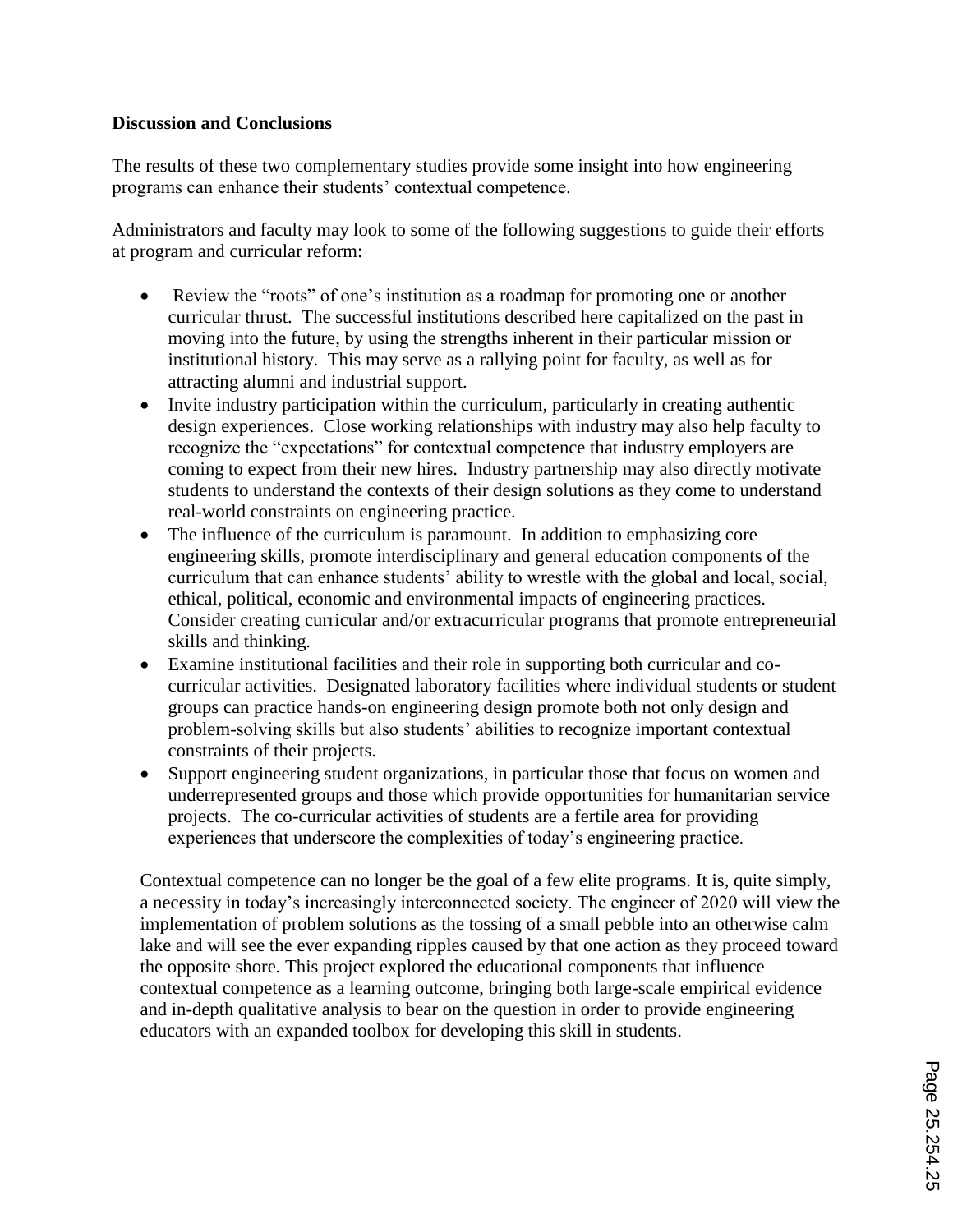### **Bibliography**

- [1] National Academy of Engineering (2004). *The Engineer of 2020: Visions of Engineering in the New Century*. Washington, DC: The National Academies Press.
- [2] National Academy of Engineering (2006). *Educating the Engineer of 2020: Adapting Engineering Education to the New Century*. Washington, DC: National Academies Press.
- [3] ABET Engineering Accreditation Commission (2008, November 1). *Criteria for Accrediting Engineering Programs: Effective for Evaluations during the 2009-2010 Accreditation Cycle*. Baltimore, MD: ABET, Inc. Retrieved December 21 2010, from http://www.abet.org/Linked%20Documents-UPDATE/Criteria%20and%20PP/E001%2009-10%20EAC%20Criteria%2012-01-08.pdf
- [4] Stark J. S. & Lowther M. A. (1988). *Strengthening the Ties that Bind: Integrating Undergraduate Liberal and Professional Studies*. Report of the Professional Preparation Network, Report # ED 304 951. Retrieved January 4, 2011 from http://eric.ed.gov/PDFS/ED304951.pdf.
- [5] Bordogna, J., Fromm, E., & Ernst, E. W. (1993). "Engineering education: Innovation through integration," *Journal of Engineering Education*, 82, 1, pp. 3-8.
- [6] National Science Foundation. (1995). *Restructuring Engineering Education: A Focus on Change*, Washingtion DC: National Science Foundation.
- [7] National Research Council. (1995). *Engineering Education: Designing an Adaptive System*, Washington, DC: Board on Engineering Education, National Academy Press.
- [8] Karnov, A. K., Hauser, C., Olsen, C., & Girardeau, L. (2008). "A direct method for teaching and assessing professional skills in Engineering programs," *Proceedings of the American Society for Engineering Education Annual Conference*, Pittsburgh, PA.
- [9] Lattuca, L. R., Strauss, L. C., & Volkwein, J. F. (2006). "Getting in sync: Faculty and employer perceptions from the National Study of EC2000," *International Journal of Engineering Education, 22* (3), 460-496.
- [10] Coyle, E. J., Jamieson, L. H., & Oakes, W. C. (2006). "Integrating Engineering education and community service: Themes for the future of Engineering education," *Journal of Engineering Education, 95*(1), 7-11.
- [11] Mikic, B. & Grasso, D. (2002). "Socially-relevant design: The TOYtech project at Smith College," *Journal of Engineering Education*, *91* (3), 319-326.
- [12] Baruch, Y. (1999). Response rate in academic studies-A comparative analysis. *Human Relations, 52*(4), 421- 438. doi: 10.1177/001872679905200401
- [13] Dey, E. L. (1997). Working with low survey response rates: The efficacy of weighting adjustments. *Research in Higher Education, 38*(2), 215-227. doi: 10.1023/a:1024985704202
- [14] Smith, T. W. (1995). Trends in non-response rates. *International Journal of Public Opinion Research, 7*(2), 157-171. doi: 10.1093/ijpor/7.2.157
- [15] Steeh, C. G. (1981). Trends in Nonresponse Rates, 1952–1979. *Public Opinion Quarterly, 45*(1), 40-57. doi: 10.1086/268633
- [16]Sax, L. J., Gilmartin, S. K., & Bryant, A. N. (2003). Assessing response rates and nonresponse bias in web and paper surveys. *Research in Higher Education, 44*(4), 409-432. doi: 10.1023/A:1024232915870
- [17 Zhang, Y. (2000). Using the Internet for survey research: A case study. *Journal of the American Society for Information Science, 51*(1), 57-68. doi: 10.1002/(sici)1097-4571(2000)51:1<57::aid-asi9>3.0.co;2-w
- [18] DeVellis, R. F. (2003). *Scale Development: Theory and Applications* (Vol. 26). Thousand Oaks, CA: SAGE Publications, Inc.
- [19] Garson, G. D. (2010, February 11). Factor Analysis. *Statnotes: Topics in Multivariate Analysis* . Retrieved July 6, 2010, from http://faculty.chass.ncsu.edu/garson/PA765/factor.htm
- [20] de Gruijter, D. N. M., & van der Kamp, L. J. T. (2008). *Statistical Test Theory for the Behavioral Sciences*. Boca Raton, FL: Chapman & Hall/CRC.
- [21] Darlington, R. B. (2006). Factor analysis Retrieved February 18, 2006, from http://comp9.psych.cornell.edu/Darlington/factor.htm
- [22] Cronbach, L. J. (1951). Coefficient alpha and the internal structure of tests. *Psychometrika, 16*(3), 297-334. doi: 10.1007/BF02310555
- [23] Garson, G. D. (2008, September 9). Scales and Standard Measures. *Statnotes: Topics in Multivariate Analysis* Retrieved May 5, 2010, from http://faculty.chass.ncsu.edu/garson/PA765/standard.htm
- [24] Haertel, E. H. (2006). Reliability. In R. Brennan (Ed.), *Educational Measurement* (pp. 65-110). Westport, CT: Praeger Publishers.
- [25] George, D., & Mallery, P. (2003). *SPSS for Windows step by step: A simple guide and reference* (4th. ed.). Boston, MA: Allyn and Bacon.